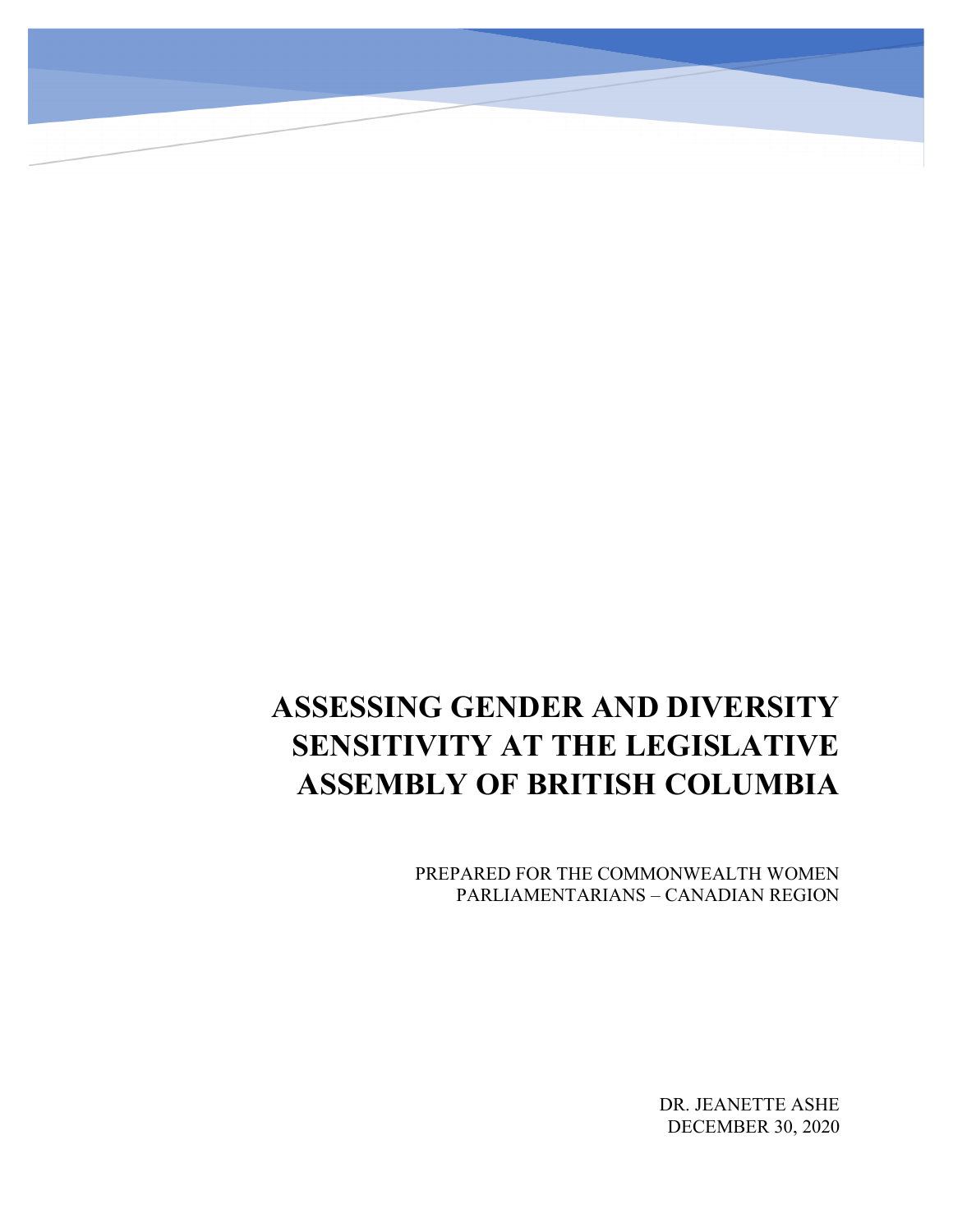## <span id="page-1-0"></span>**About the Author and Acknowledgements**

Dr. Jeanette Ashe is the Chair of the Political Science Department at Douglas College and Visiting Faculty at the Global Institute for Women's Leadership, King's College, London. Her research interests include political recruitment, political parties, representation, and gender and politics. She is the author of *Political Candidate Selection: Who Wins, Who Loses and Underrepresentation in the UK* (Routledge, 2020) and is published in the *Canadian Journal of Political Science, Party Politics, British Politics*, and *the Journal of Women, Politics & Policy*. Other recent publications include *Gender Sensitivity Under Trudeau: Facebook Feminism or Real Change?* (University of Toronto, 2020), and *Canada's Political Parties: Gatekeepers to Parliament* (Palgrave Macmillan, 2020). She advises national, provincial, and local levels of government on equity legislation and has appeared before Parliament as an expert witness on gender and political representation.

The author would like to acknowledge the support of the Commonwealth Women Parliamentarians Strengthening Fund and the support of the Commonwealth Women Parliamentarians – Canadian Region's British Columbia Branch Chair Janet Routledge, MLA. The author also wishes to thank Kate Ryan-Lloyd, Clerk of the Legislative Assembly of British Columbia, and Jennifer Arril, Clerk of Committees, for their assistance. The author also thanks Members of the Legislative Assembly of British Columbia for sharing their experiences, and Dr. Grace Lore, MLA and Parliamentary Secretary for Gender Equity, and Professor Sarah Childs of Royal Holloway, University of London for sharing their expertise and knowledge.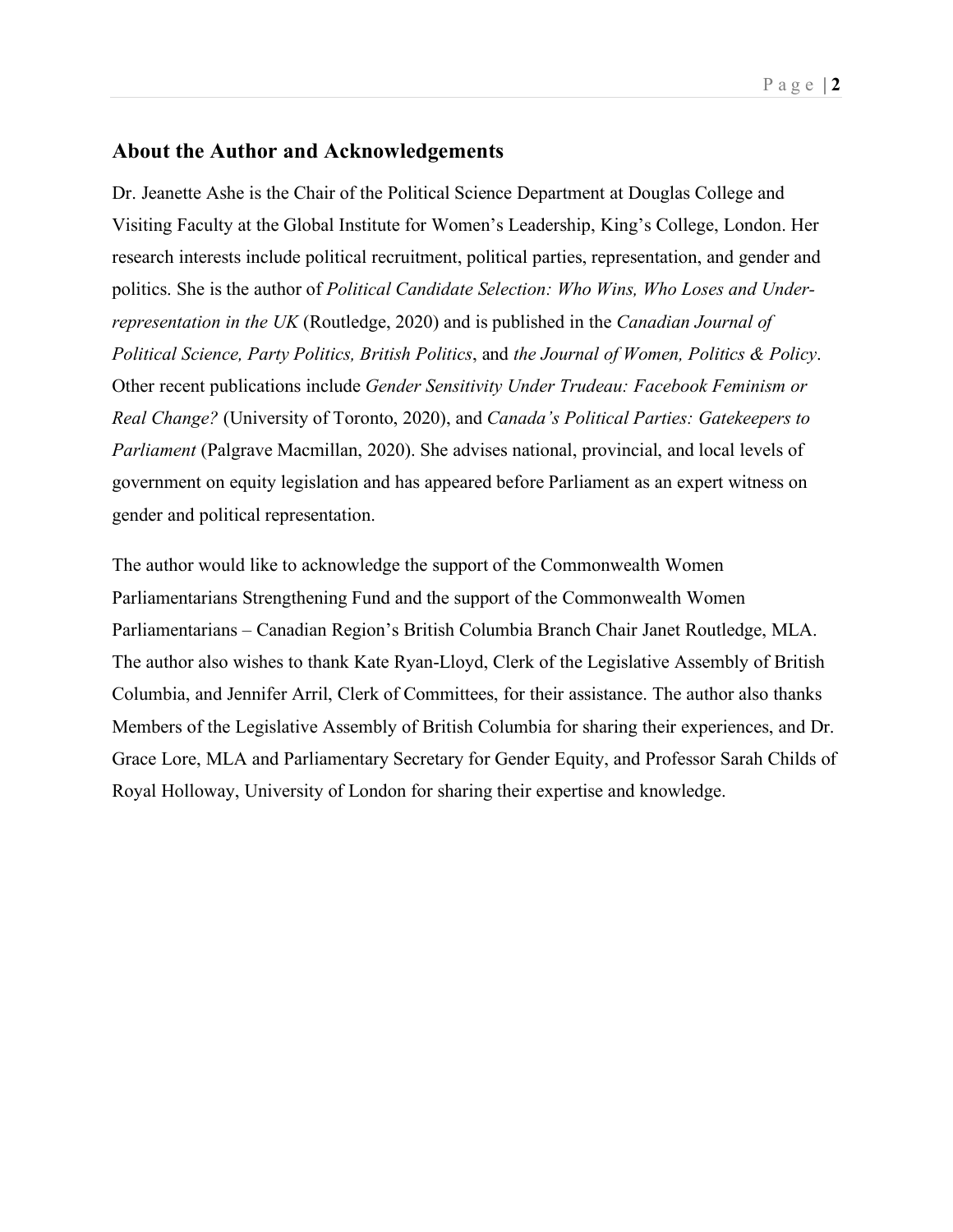## Contents

| Appendix A - Sample Gender and Diversity Sensitivity Audit Checklist34 |
|------------------------------------------------------------------------|
|                                                                        |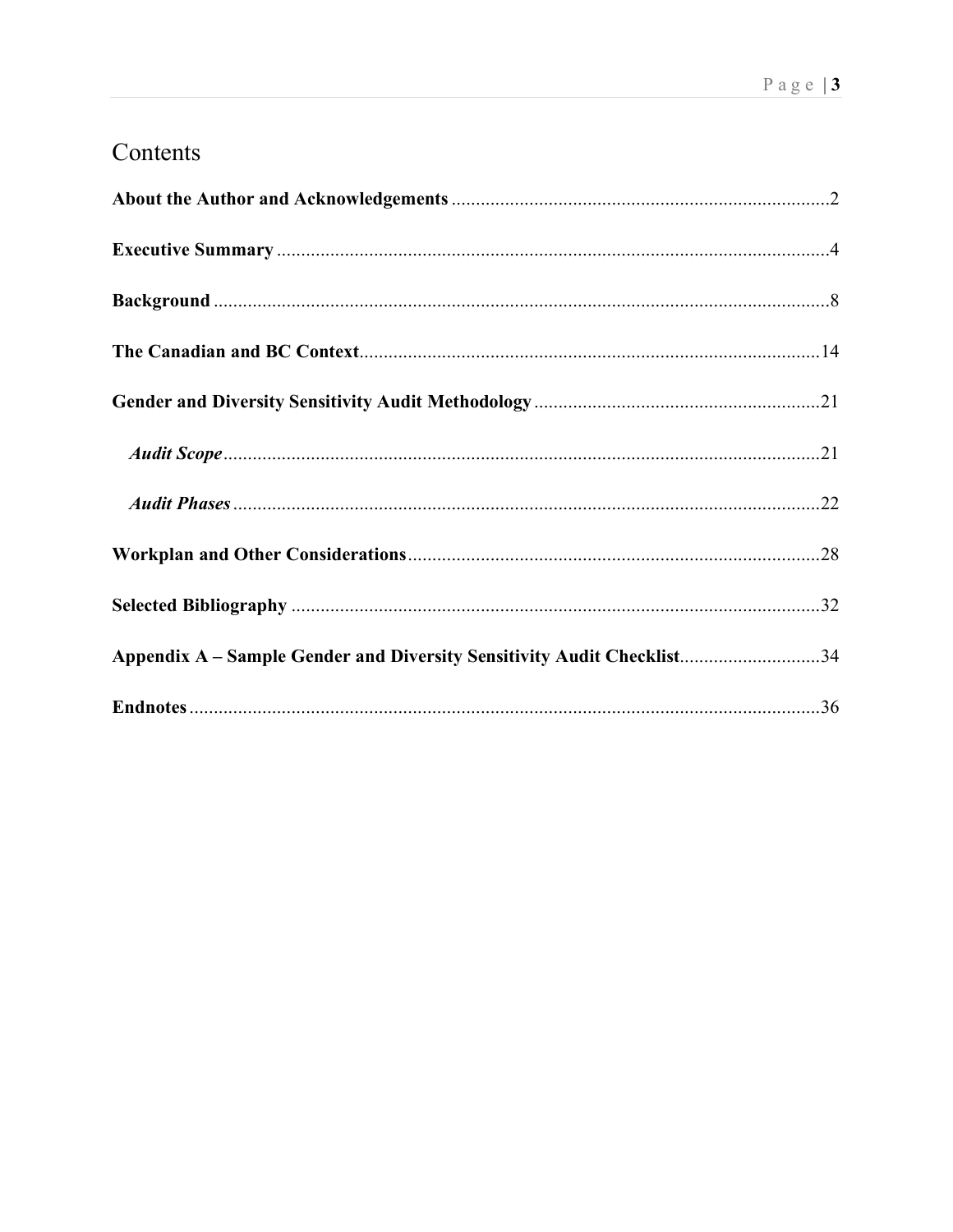## <span id="page-3-0"></span>**Executive Summary**

Canada is celebrated as one of the most diverse countries in the world, with a rich array of gender and intersectional diversity seen across Indigenous and settler populations. This diversity, however, is not reflected in Canada's national and provincial legislatures. Although women were first elected to Canada's national and provincial legislatures approximately 100 years ago, it took until the [1](#page-36-0)980s for women's representation to hit double digits.<sup>1</sup> The first Indigenous woman elected to Canada's national parliament was just over 30 years ago, around the same time as the first Black woman and the first open lesbian woman secured seats. [2](#page-36-1) Successive elections have recently reached historic highs, returning the most intersectionally diverse members to Canada's national, provincial, and territorial legislatures, although these bodies still do not closely mirror Canada's demographic profile.

A closer look at the well-worn statistics reveals Canada's parliaments are not yet gender and diversity sensitive institutions where equality is promoted and achieved across all "bodies and internal structures".<sup>[3](#page-36-2)</sup> As is the case with other parliaments, Canada's legislatures are overwhelming comprised of "white male elites" and their "working practices continue to reflect the traditions and preferences of members who have historically populated it".<sup>[4](#page-36-3)</sup> With women comprising 29 percent of Members of Parliament, Canada ranks 53<sup>rd</sup> of 193 countries, placing it well below other established democracies including some Commonwealth parliaments such as New Zealand (48 percent,  $5<sup>th</sup>$  place) and the UK (44 percent, 39<sup>th</sup> place), and far below Rwanda (61 percent,  $1<sup>st</sup>$  place).<sup>[5](#page-36-4)</sup> The proportion of women holding seats in provincial and territorial legislatures in Canada varies from a high of 48 percent (Northwest Territories) to a low of 22 percent (Prince Edward Island). When taken as a whole, women hold 34 percent of all provincial and territorial legislative seats.<sup>[6](#page-36-5)</sup>

Counting matters: diversity data are needed to track changes in who is and who is not present, with a recent Commonwealth Women Parliamentarians' survey revealing there is room for improvement for more diversity data collection.<sup>[7](#page-36-6)</sup> While most Commonwealth Parliamentary Association executive committees collect data on parliamentarians' gender, age, and profession,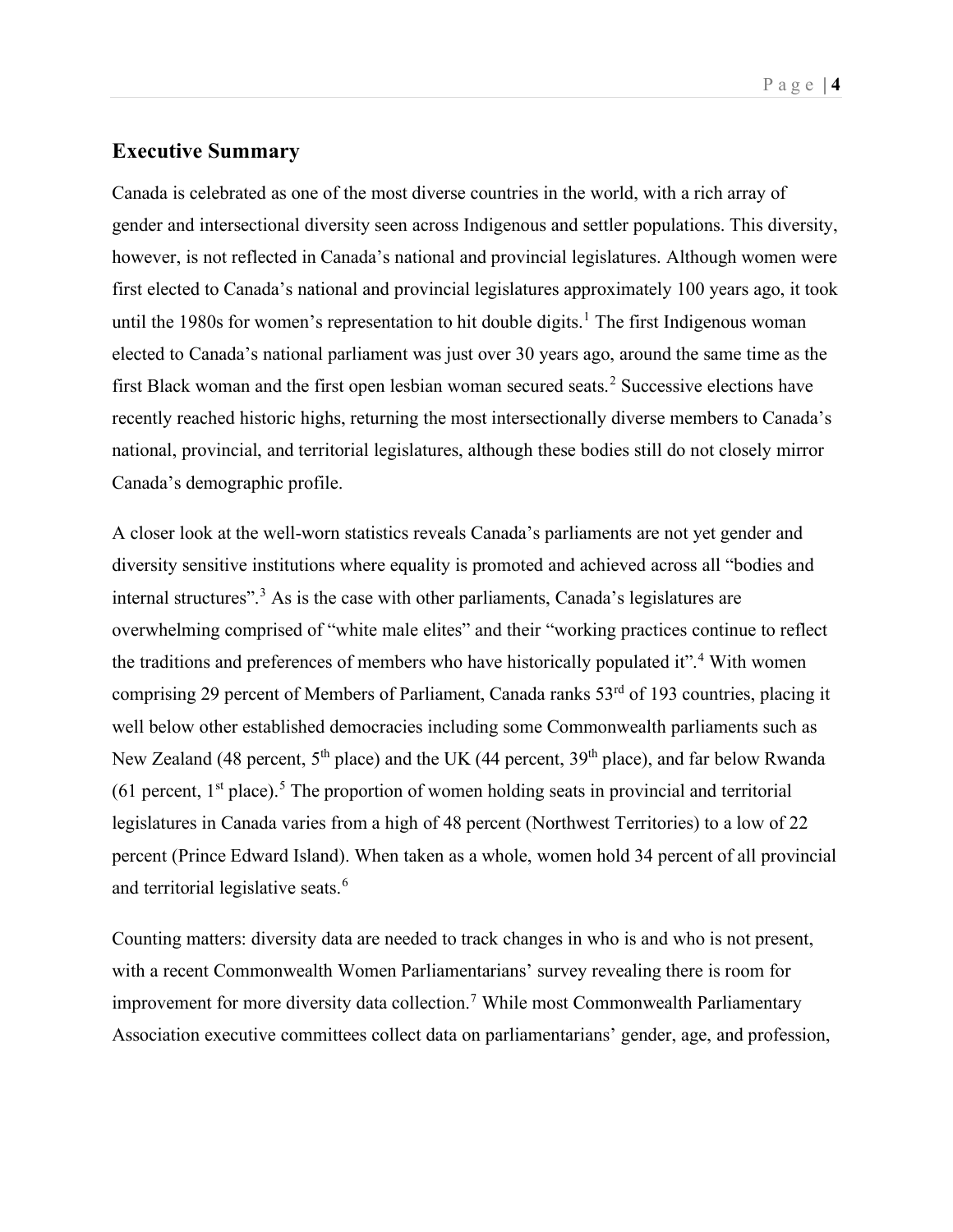few collect these data for candidates and few collect diversity data for either parliamentarians or candidates on a wider range of identities, including education, disability, parenthood, sexuality, and ethnicity.<sup>[8](#page-36-7)</sup> Collecting and counting data alone do not reveal which women are successful and which are not, thus, an intersectional approach is needed to reveal women's, including transgender women's and non-binary peoples', different political experiences to ensure that the pattern of white professional male dominance is not replicated by white majority women.<sup>[9](#page-36-8)</sup> Important too is considering women's substantive representation, for example, what happens to women once elected and whether women and men have similar rates of promotion and levels of responsibility.[10](#page-36-9)

It is also critical to view legislatures as places of work not only for elected members but for an array of behind-the-scenes personnel such as administrative staff and other non-partisan and partisan staff, and if parliaments respond to the needs of all these groups, including staff and visitors. Knowledge on the different working conditions for women and men in legislatures is limited but parliamentary institutions are understood to be unique workplaces with their own rules, structures, and outputs – all rife with "organised masculinism", making them comparatively unwelcoming and non-inclusive spaces.<sup>[11](#page-36-10)</sup> Mona Lena Krook finds violence against women in politics is experienced in a range of established democracies, including Canada's, and negatively affects women's equal right to fully and safely participate in their work. [12](#page-36-11) A Commonwealth Women Parliamentarians' study reveals violence against women in politics takes several forms, from micro aggression to bullying, and includes sexual harassment, sexual violence, rape, and murder.<sup>[13](#page-36-12)</sup>

Gender and diversity assessments are important for understanding the conditions under which both members and staff carry out their parliamentary duties and can change how we understand institutional design as well as legislative behaviour. [14](#page-36-13) Such assessments draw attention to a democracy's internal 'health' when women members and staff face obstacles at work and raise concerns about gender mainstreaming when it is not a guiding principle across all parliamentary processes.[15](#page-36-14) Undertaking a gender and diversity audit not only reveals the inner workings of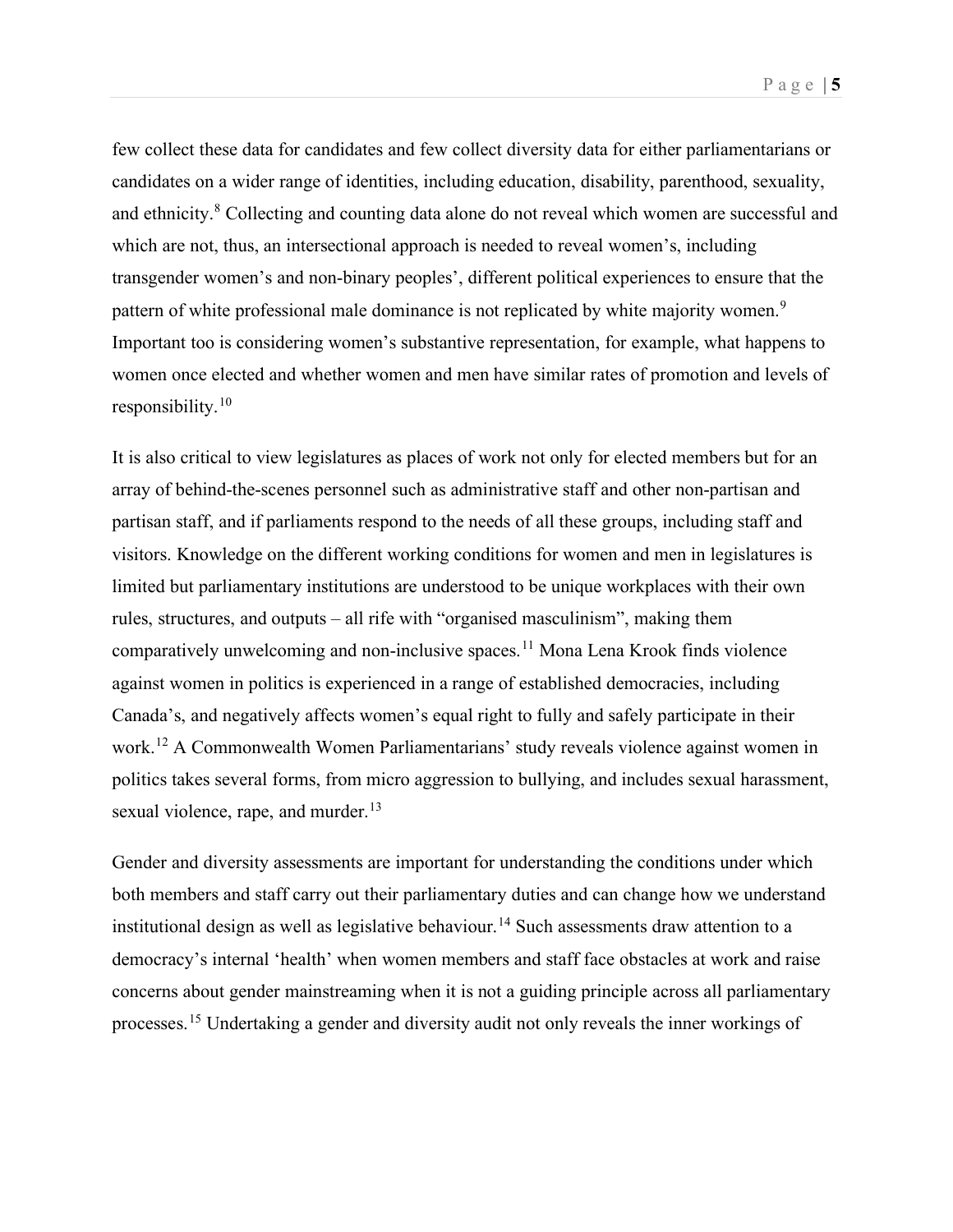parliamentary institutions and the outcome of representative processes but the strategies to enhance equality in legislative workplaces.<sup>[16](#page-36-15)</sup> Underpinning a gender and diversity assessment is "institutional leadership" where the focus is on fixing institutions rather than on fixing women or members with other identities.<sup>[17](#page-36-16)</sup>

This report sets the stage for conducting gender and diversity sensitive audits of Canada's parliamentary institutions and provides a blueprint toward making federal, provincial, and territorial legislative assemblies more representative and inclusive. To date, no fulsome internal or external gender and diversity sensitive assessments have been undertaken in Canada. Those conducted in other Commonwealth parliaments are instructive – including in the United Kingdom where a gender sensitive assessment led to a series of transformative recommendations designed to improve the effectiveness and legitimacy of its national parliament.<sup>[18](#page-36-17)</sup>

This report uses evidence from the Legislative Assembly of British Columbia (BC) to bring this work to Canada. By way of background, on October 24<sup>th</sup>, 2020, British Columbians elected a record number of women to their Legislature during the 42<sup>nd</sup> General Election, with women holding 37 of 87 (43%) seats in the House and Premier John Horgan appointing BC's second sex-balanced cabinet. Despite these positive results, the BC Legislature appears to have much work to do before it is fully gender and diversity sensitive, although the extent to which inequality and insensitivity exists has not been fully assessed. A *gender and diversity sensitivity audit* is a good first step to identify where the BC Legislature might be falling short. Such audits typically assess the extent to which formal and informal structures, culture, practices, and norms are gender and diversity sensitive using a multi-phased approach. Access to this information usually requires support and permission from relevant officials, with an expected data collection, analysis, assessment, and recommendations taking approximately eight to twelve months.

This report details how a full gender and diversity sensitivity audit of the BC Legislature would assess the experience of all who regularly interact in this environment including MLAs, legislative officers, staff, interns, and statutory officers, using a four-phase approach: (1) Diagnosis; (2) Assessment; (3) Recommendations; and (4) Monitoring. During Phase 1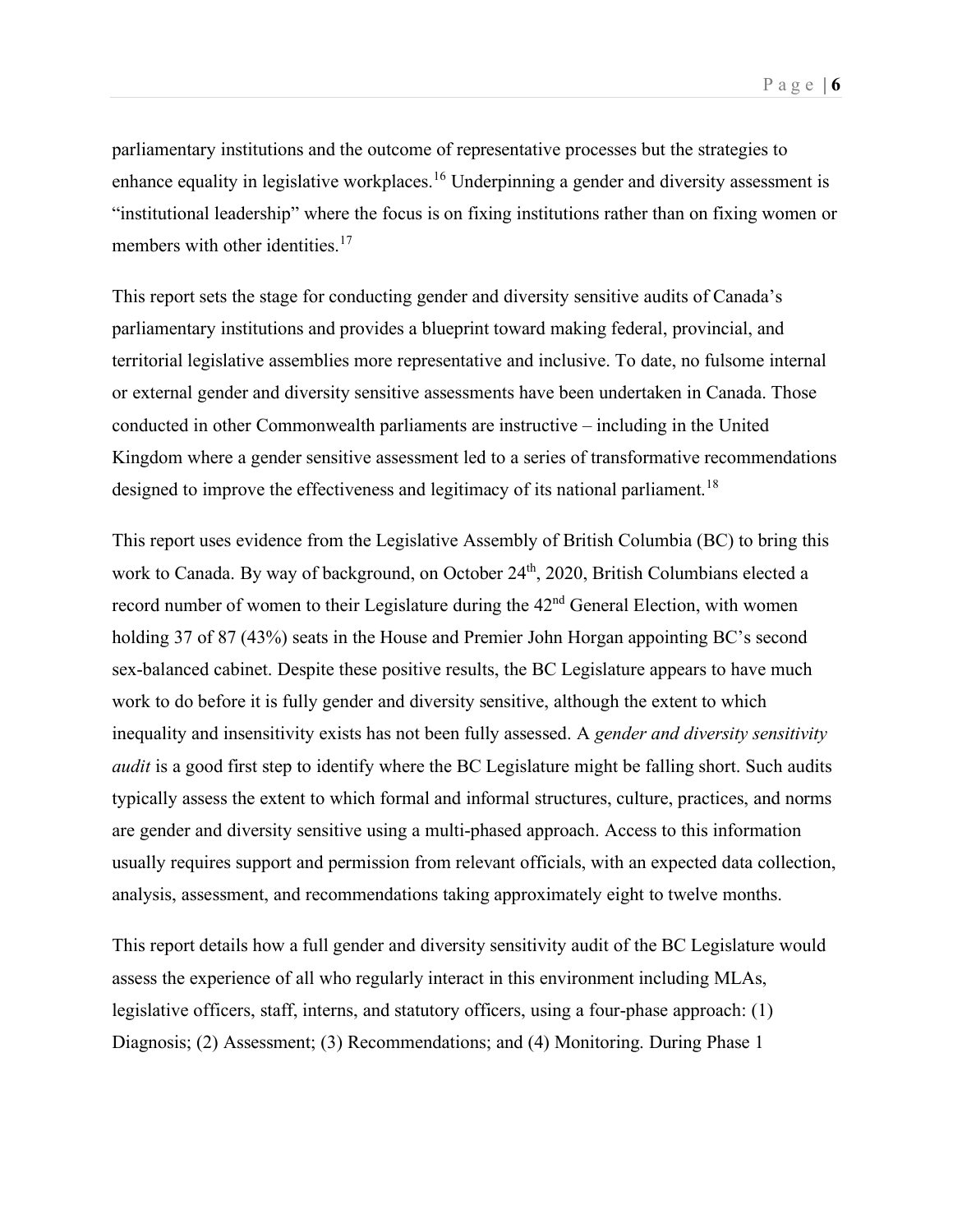Diagnosis, auditors explore what data are available and what needs to be generated. Phase 2 employs surveys, focus groups, interviews, and workplace observations – including House proceedings, committee work, and use of facility space – then statistical, comparative, and longitudinal analysis as well as a red-amber-green light (RAG) rating system to evaluate these data. Reform options are generated, presented to stakeholders for comment, and finalised in Phase 3 Recommendations. Phase 4 puts in place tools for collecting and reviewing information on a longitudinal basis to track progress over time.<sup>[19](#page-36-18)</sup> The report concludes with a preliminary 'snapshot' by which to assess the BC Legislature's readiness for a full audit. The snapshot reveals the BC Legislature would benefit from a gender and diversity sensitive audit, but such an undertaking would involve considerable data collection and analysis, and a collective institutional willingness to embed the principles of a gender and diversity sensitive parliament into its structures, operations, methods, and work.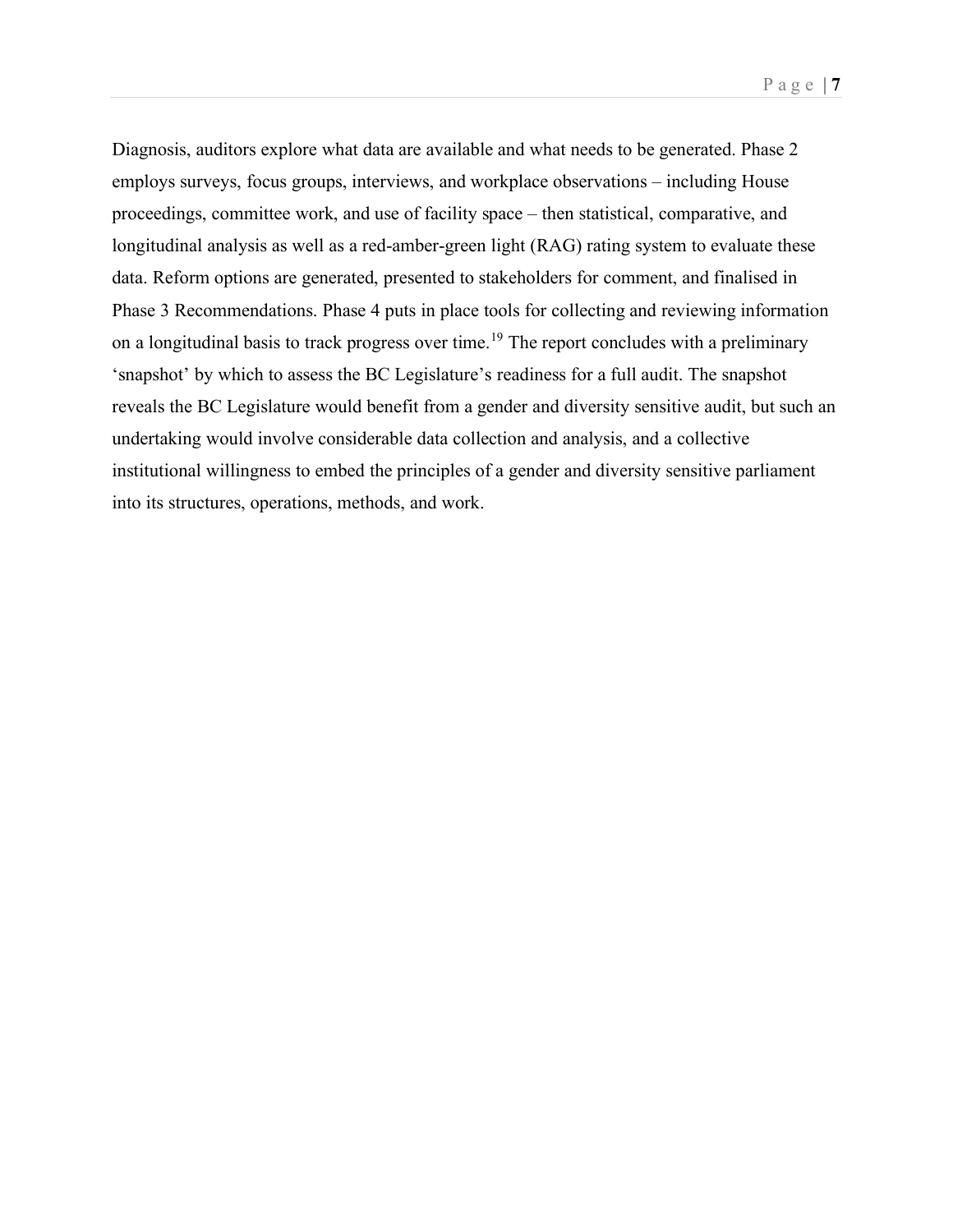## <span id="page-7-0"></span>**Background**

In fall, 2020, the Commonwealth Women Parliamentarians (CWP) Canadian Region proposed utilising CWP Strengthening Funds to explore undertaking a gender sensitivity audit of the BC Legislative Assembly. The goal of the audit is to assess the current level of gender and diversity sensitivity found within the formal and informal structures, culture, practices, and norms of the BC Legislature, including the impact of gender and intersectionality, leading to recommendations for more inclusive and representative political spaces. In addition to benefitting BC, it was thought a gender and diversity sensitivity audit could be useful for those seeking to conduct audits in other Canadian parliaments.

Discussions for undertaking a gender audit have been taking place for some time in BC. For example, in December 2017, the Honourable Darryl Plecas, Speaker of the Legislative Assembly of BC, established the "Speaker's Forum on the Role of Members". The vision of the multi-year forum was to engage citizens through a series of roundtables to identify challenges in the Legislature's processes and structures. Roundtables of political scientists, media, youth, educators, Indigenous Peoples, Legislative Assembly interns, and former members of the Legislative Assembly (MLAs) discussed barriers facing Members, interest groups, and the public.[20](#page-36-19) These discussions revealed many instances of gender and diversity insensitivities within a gendered workplace, a general lack of diversity, and a discouraging lack of decorum.<sup>[21](#page-36-20)</sup> The reports suggest conducting "…a gender-based analysis, or gender audit, of the operations of the Legislative Assembly."<sup>[22](#page-36-21)</sup>

Parliaments across the Commonwealth, including Canada's, face several challenges to their democracies including representativeness, inclusion, and public engagement.<sup>[23](#page-36-22)</sup> A recent Samara survey reveals most people living in Canada feel it is important to live in a democracy but nearly half are concerned that democracy is getting weaker with many feeling that the country's parliamentary institutions are not keeping up with the changing population.<sup>[24](#page-36-23)</sup> In responding to these concerns Canada's parliaments can look to the Inter-parliamentary Union's (IPU) international standard of parliamentary "good practice" where a parliament should aim to be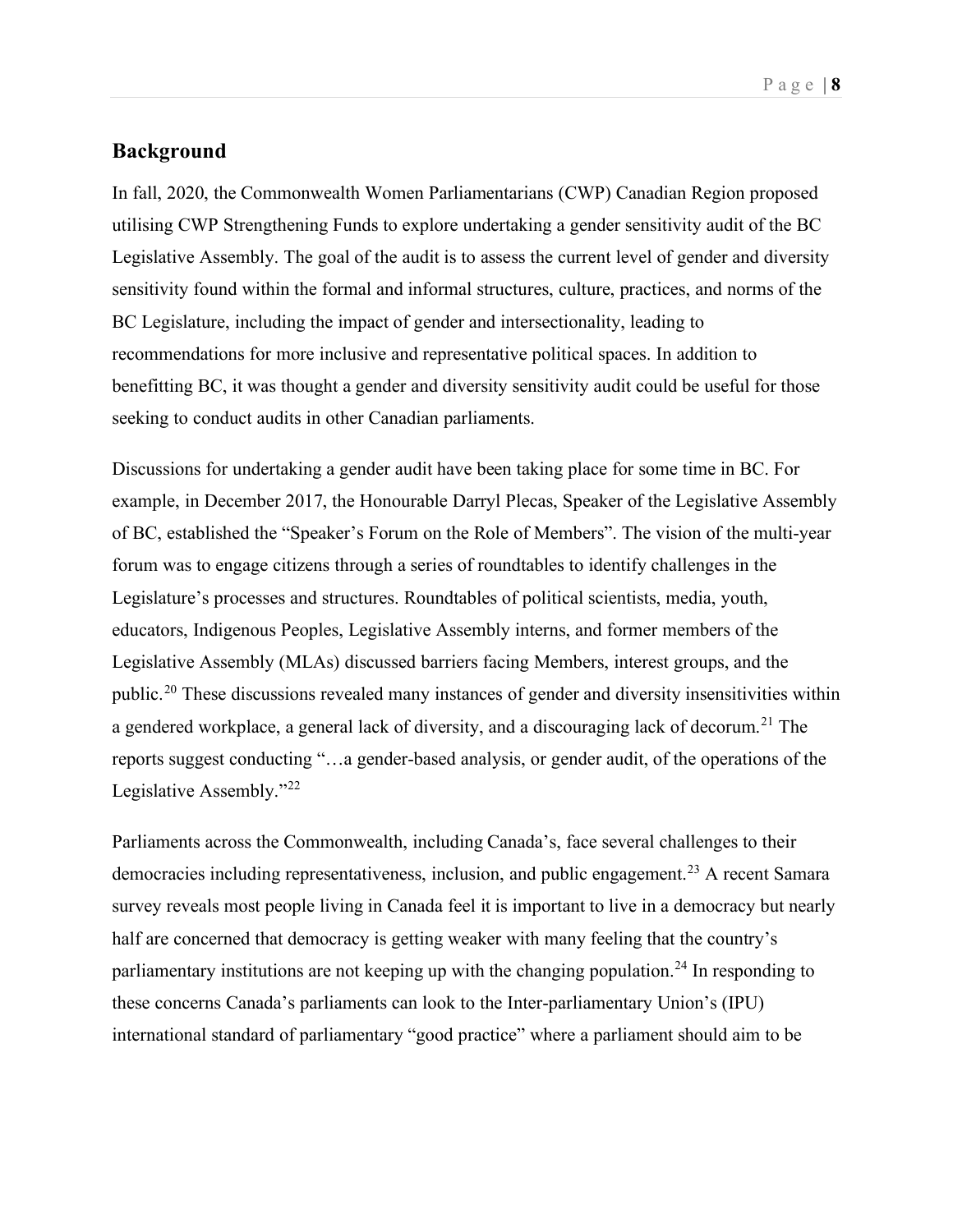Page | **9**

"truly representative, transparent, accessible, accountable, and effective in is functions".[25](#page-36-24) Toward this goal, a gender and diversity parliament is inclusive and has several pillars, including: (1) greater diversity amongst its members not only in terms of gender but in terms of identities such as Indigeneity, ethnicity, disability, sexual orientation, and gender expression and identity; (2) "equal and effective participation"; and, (3) institutional responsibility to address gender and diversity deficits.[26](#page-36-25)

More diverse and inclusive parliaments have the potential to become more effective and legitimate institutions. Decisions reflect a more expansive set of interests, concerns, and issues and a wider range of skills, experiences, and perspectives.<sup>[27](#page-36-26)</sup> The public are more likely to view parliamentarians as more representative of their interests and parliaments as more responsive to their concerns.[28](#page-36-27) From the IPU, initial questions to consider toward a parliamentary sensitivity assessment focus on: (1) the number of women and women with intersecting identities in parliament and the positions they hold; (2) the laws in place to support equality; (3) the extent to which the culture is sexist and racist; (4) the facilities in place to support the work of all women and men; (5) the extent to which all members are shouldering their gender and diversity equality responsibilities; and,  $(6)$  the gender and diversity sensitivity of parties.<sup>[29](#page-36-28)</sup>

A key focus of gender and diversity sensitivity reform concerns descriptive representation, defined as legislatures proportionately reflecting the populations they represent in terms of sex, gender, gender expression and identity, sexual orientation, Indigeneity, race, ethnicity, and other social characteristics and shared experiences.<sup>[30](#page-36-29)</sup> From a normative perspective, Anne Phillips famously argues: "There is no argument from justice that can defend the current state of affairs: and in this more negative defence there is an argument from justice for parity".<sup>[31](#page-36-30)</sup> The "politics of presence" matters not only for reasons of justice but, as noted, for matters of legitimacy and policy, with descriptive representation strongly linked to substantive representation.<sup>[32](#page-36-31)</sup> For example, Manon Tremblay shows that women legislators in Canada tend to advance and support legislation for women to a greater degree than men.<sup>[33](#page-36-32)</sup> This trend is seen in other countries, including Sweden, where Lena Wängnerud finds more gender sensitive legislation passes when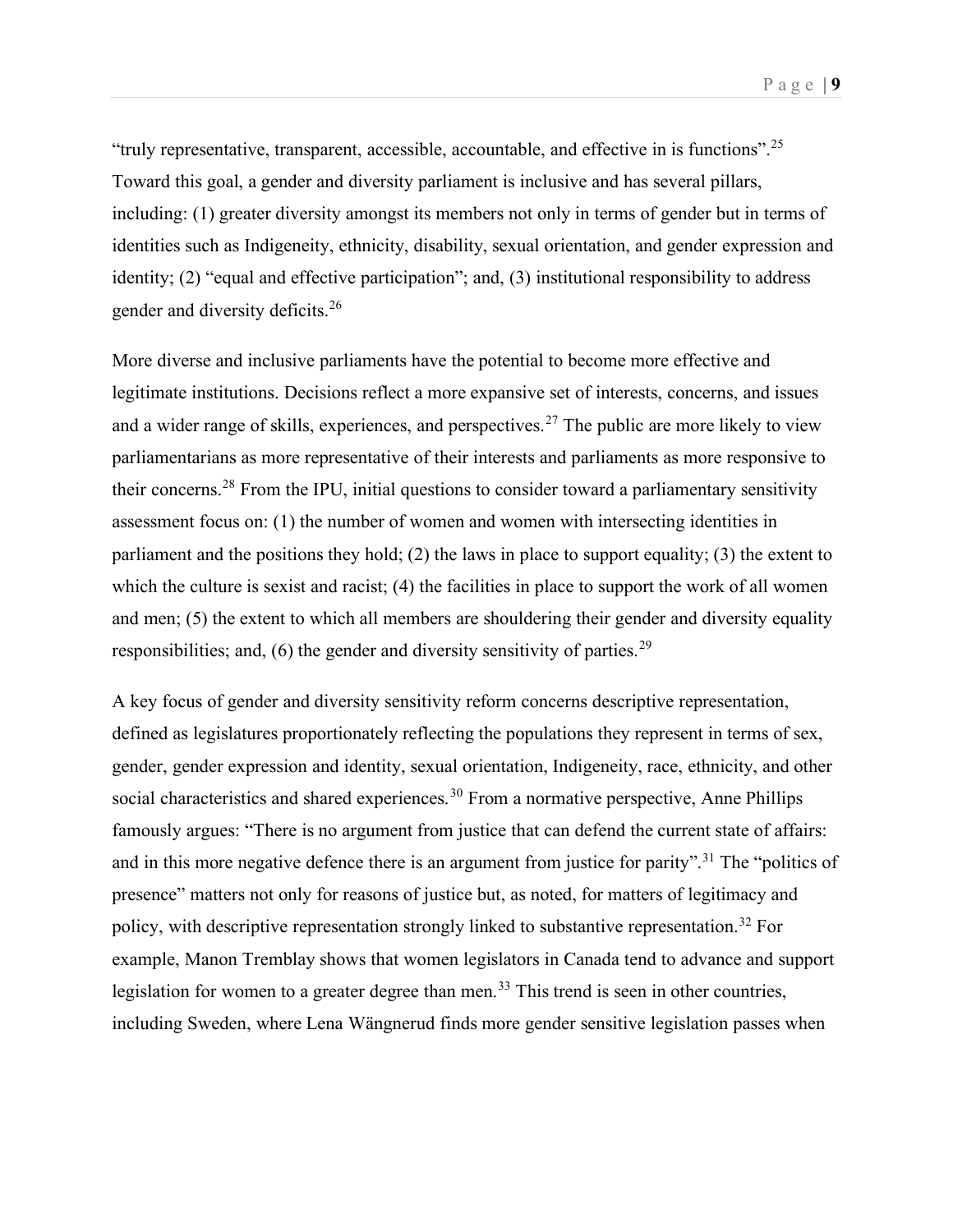more women legislators are present. Some, however, suggest the descriptive/substantive relationship is complex, as there are no guarantees, for example, that women always act for women.<sup>[34](#page-36-33)</sup> While a clear causal relationship between descriptive representation and substantive representation has been somewhat difficult to empirically establish, it is now widely accepted that the two are closely related.[35](#page-36-34) For example, legislative sex parity is often seen as the overall goal as the presence of women legislators has at least the potential to transform an otherwise masculine institution into a more gender sensitive institution.[36](#page-36-35)

Phillips encourages exploring systemic descriptive underrepresentation through empirical assessments of parliaments on grounds that "if there were no obstacles operating to keep certain people out of political life, then we would expect positions of political influence to be randomly distributed between both sexes and across all ethnic groups".<sup>[37](#page-36-36)</sup> Women's and other groups' dis-proportional underrepresentation in legislatures presents an irrefutable case for policy action.<sup>[38](#page-36-37)</sup> Today there are few who do not concern themselves with the descriptive representation of women and, increasingly, with other underrepresented groups such as Indigenous People, Black People, and People of Colour (IBPOC) and Lesbian, Gay, Bisexual, Transgender, Transsexual, Queer and Questioning Two-Spirit, Intersex, Asexual, and Plus people (LGBTQ2SIA+).<sup>[39](#page-36-38)</sup>

Concern about gender and diversity sensitivity in political institutions is widespread and longstanding, and as parliaments become more diverse, they face increasing pressure to also become more inclusive.<sup>[40](#page-36-39)</sup> Relatively newer is the "ideal and practice" of gender sensitising parliaments with the first publication on the topic surfacing twenty years ago in the form of the Commonwealth Parliamentary Association's (CPA) publication *Gender Sensitising Commonwealth Parliaments*. [41](#page-37-0) The CPA's report flagged levels of women's political underrepresentation as unacceptable and proposed women's political participation must include both formal *and* substantive representation, where women legislators exercise real political power.[42](#page-37-1) Such 'power sharing' would benefit Commonwealth countries and the people living in them.<sup>[43](#page-37-2)</sup> Since then, the CPA has been "working with and through" the CWP toward increasing women's political representation.<sup>[44](#page-37-3)</sup> This is seen in the CPA's 2020 report *Gender Sensitising*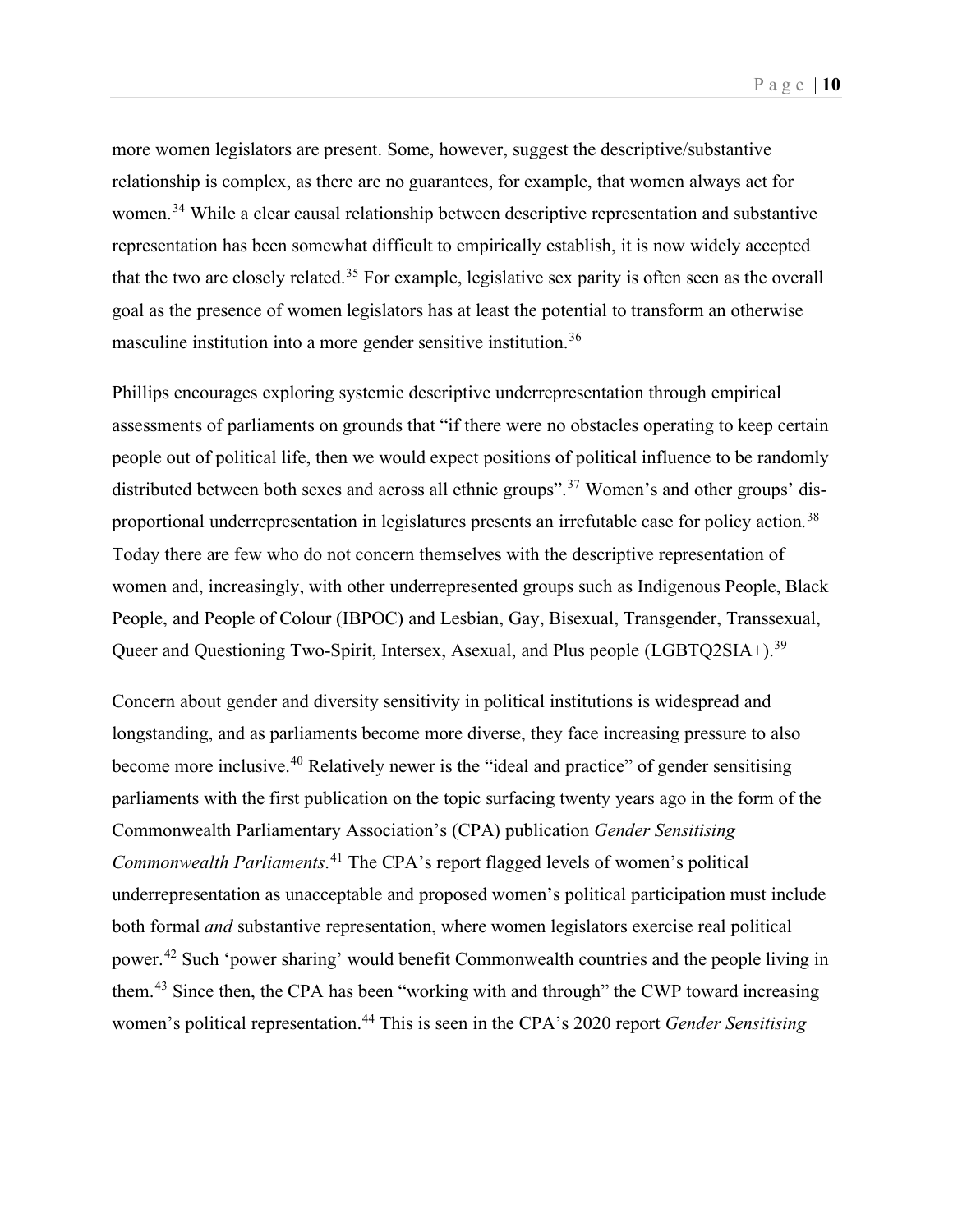*Parliamentary Guidelines, which draws on a survey completed by 21 CPA Parliaments.<sup>[45](#page-37-4)</sup> The* report emphasises the value of Commonwealth Parliaments in undertaking gender sensitivity audits and includes gender sensitivity guidelines and a checklist.<sup>[46](#page-37-5)</sup> The CPA and CWP are not alone in this endeavour – they are part of a international effort toward political equality between women and men – a key principle of organisations such as the United Nations and of international treaties.[47](#page-37-6)

Gender sensitising parliaments is highlighted in the work undertaken by the IPU, which in 2011, published *Gender Sensitive Parliaments: A Global Review of Good Practice,* in 2012, a *Plan of Action for Gender Sensitive Parliaments,* and in 2016, *Evaluating the Gender Sensitivity of Parliaments: A Self-assessment*. [48](#page-37-7) The IPU reports provide examples of gender sensitive parliaments in practice, identify seven 'key action areas' (composition and leadership, policy framework, mainstreaming, culture, male champions, political parties, and parliamentary staff), and a self-assessment methodology. The IPU's 'self-assessment toolkit' has been used by several parliaments, including, in 2018, the UK's Parliament which resulted in the *UK Gender Sensitive Parliament Audit 2018.*[49](#page-37-8)

The Organisation for Economic Co-operation and Development's (OECD) *Toolkit for Mainstreaming and Implementing Gender Equality: Implementing the 2015 OECD Recommendations on Gender Equality in Public Life's* chapter *Gender-sensitive Practices in Parliaments* provides self-assessment questions across three main areas (oversight and accountability, mainstreaming, and balanced representation), with each area outlining examples of 'good practice' and 'key actions to consider'.[50](#page-37-9) Sarah Childs' *The Good Parliament* (2016) represents the "first published report of a parliamentary diversity sensitive parliament" and includes 43 recommendations directed at 9 institutional actors of which 18 have been "actioned".<sup>[51](#page-37-10)</sup> A key feature of the report is its emphasis on moving away from individual sensitivity champions and toward "institutionalising diversity sensitive parliamentary processes".[52](#page-37-11)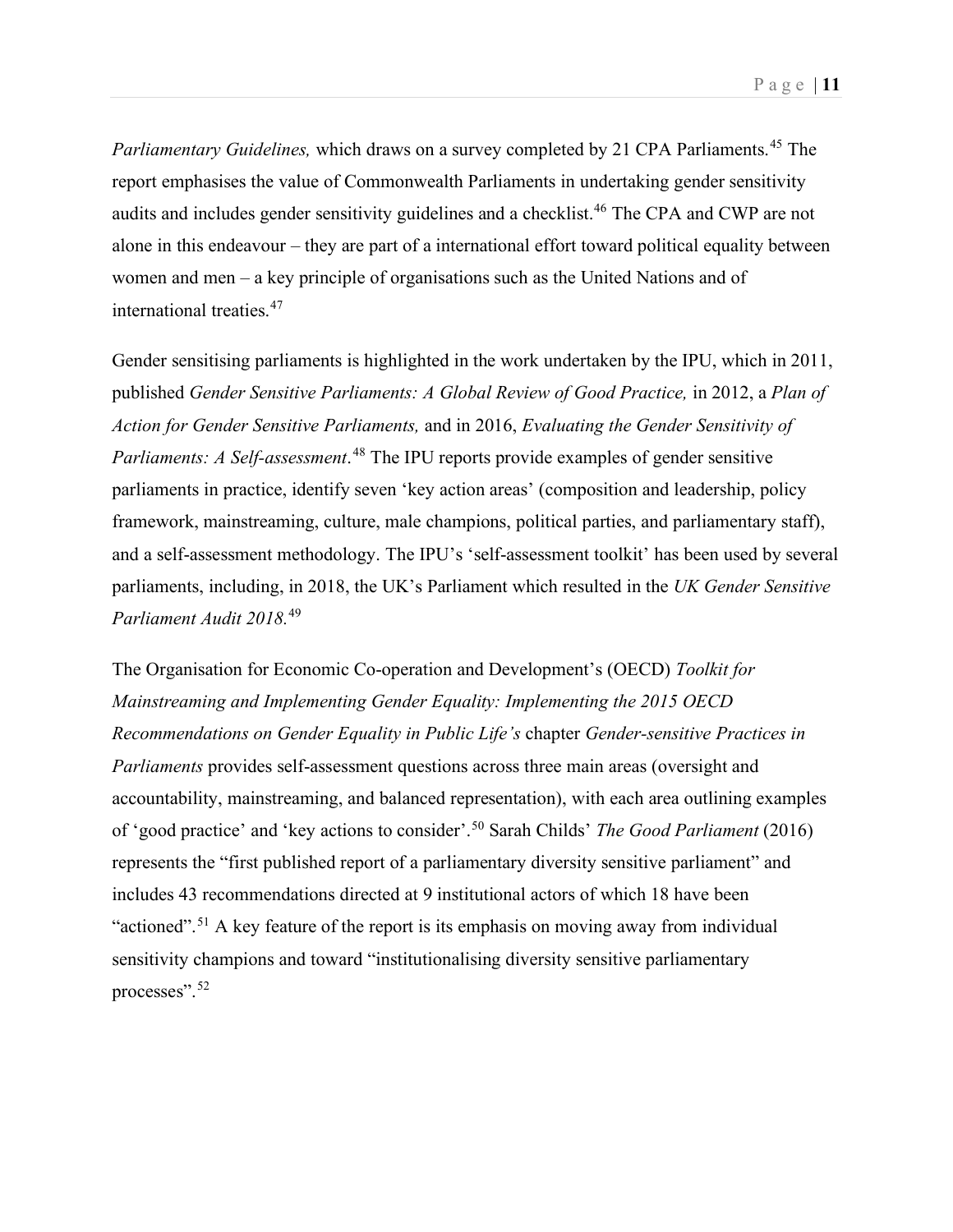In 2018 and 2019, the European Institute for Gender Equality (EIGE) published two reports, the first, *Gender Sensitive Parliaments Toolkit,* provides an online quantitative self-assessment tool across five areas (access, influence, spaces, legislation, and symbolic functions). The second, *Gender Equality in National Parliaments across the EU and the European Parliament, offers the* 2019 results of European parliaments' self-reporting exercises. [53](#page-37-12) In 2020, the IPU published *Gender and COVID-19: A Guidance Note for Parliaments,* where a gender sensitive parliament research agenda is outlined. [54](#page-37-13)

For the most part, publications use variations of the IPU's definition, with 2020 gender sensitive parliamentary publications including parliaments' responsibility to respond to the COVID-19 pandemic with gender sensitivity.[55](#page-37-14) Organisations adopting versions of the IPU's definition include the OECD and the EIGE. [56](#page-37-15) Widely cited, the IPU fully defines a gender sensitive parliament as one that "promotes and achieves equality in numbers of women and men across all of its bodies and internal structures" and "mainstreams gender equality throughout all of its work". A gender sensitive parliament "fosters an internal culture that respects women's rights, promotes gender equality, and respects the needs and realities of MPs – men and women – to balance work and family responsibilities". As well, it "encourages political parties to take a proactive role in the promotion and achievement of gender equality". Lastly, a gender sensitive parliament extends beyond elected members and "equips parliamentary staff with the capacity and resources to promote gender equality, actively encourages the recruitment and retention of women to senior positions" and "ensures that gender equality is mainstreamed throughout the work of the parliamentary administration".<sup>[57](#page-37-16)</sup>

The ideal of gender sensitive parliaments is 'becoming the norm', however, no parliament has fully achieved gender and diversity sensitivity with most lacking in women's descriptive, substantive, and symbolic representation. As workplaces, most legislative bodies continue to be "modelled on the habits and preferences" of men legislators and "…clerks and officials who built, maintain, and continue to over-populate them".<sup>[58](#page-37-17)</sup> The drive toward gender sensitive parliaments has led to transnational cooperation with "lessons" learned in one country "taken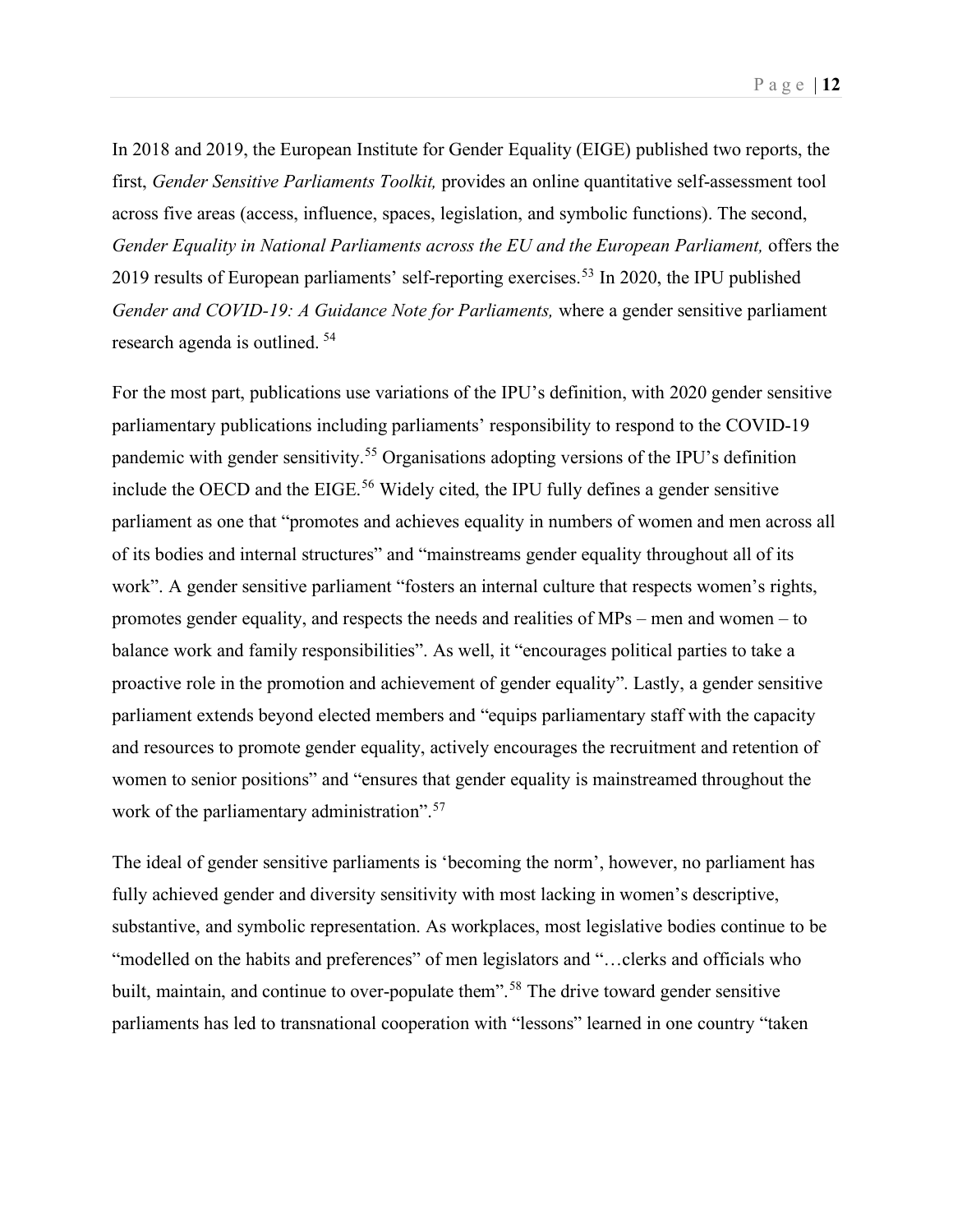abroad" and "shared via international non-governmental organisations, parliamentary organisations, and individual and organised groups of elected Members and officials and Clerks". [59](#page-37-18) An example includes British MP Harriet Harman who recently shared "her experience introducing proxy voting for MPs on 'baby leave' with the Canadian Parliament".<sup>[60](#page-37-19)</sup> There is also inter-parliamentary competition, with some working within legislatures "vying to be the most inclusive organisation" with the most women and members of the LGBTQ2SIA+ community.<sup>[61](#page-37-20)</sup>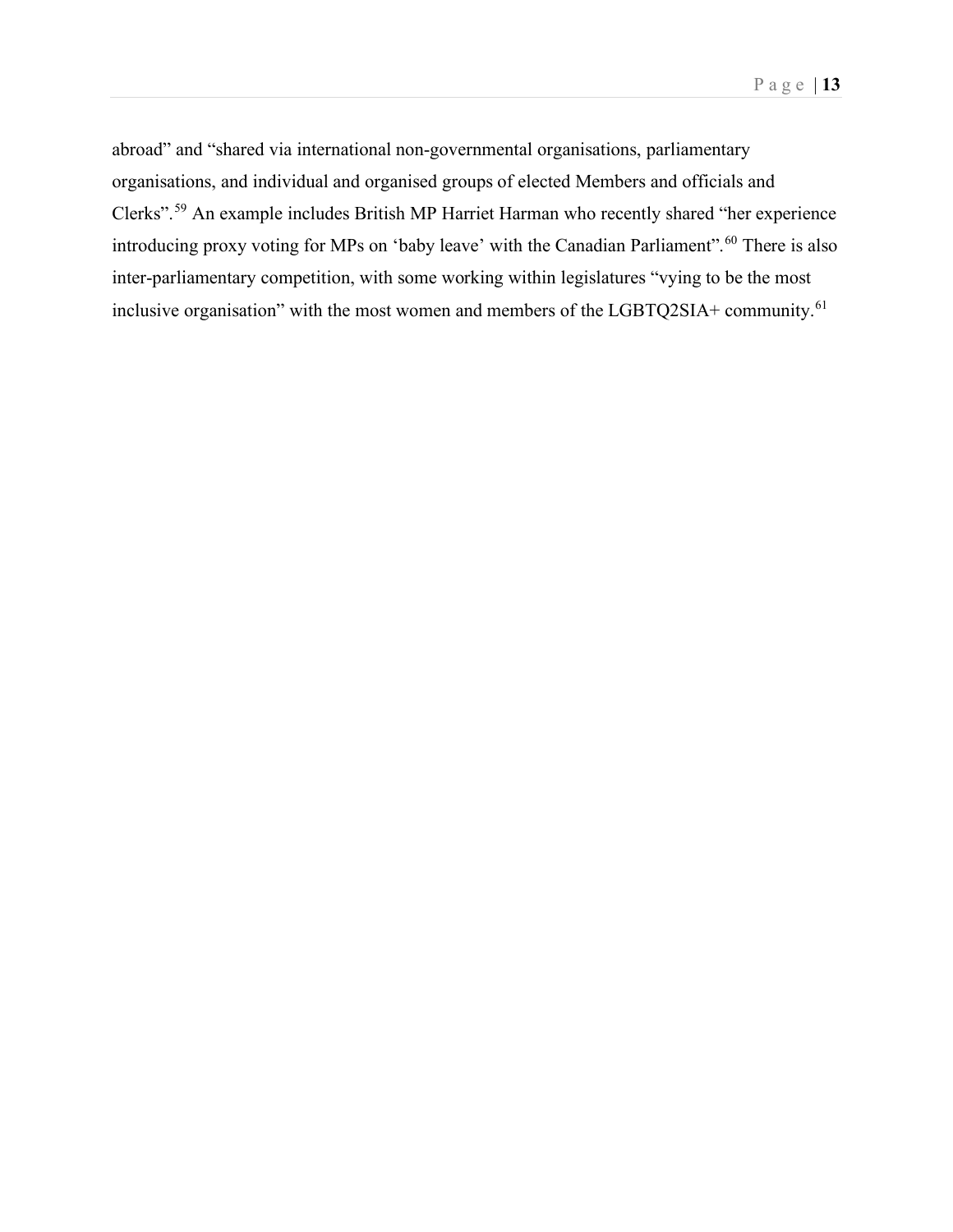## <span id="page-13-0"></span>**The Canadian and BC Context**

Canada's Parliament and provincial legislatures are not traditionally viewed as particularly gender and diversity sensitive. Elected bodies still predominantly reflect the work and interests of white, straight, professional, non-disabled men.[62](#page-37-21) This point is illustrated in Joan Grace's portrayal of Canada's Parliament as an "inequality regime" in which male privilege runs through its values, policies, and practices".[63](#page-37-22)

Canada's 43rd Parliament is often praised for its diversity, with a record number of members of Parliament (MPs) who are women and/or who identify as IBPOC elected in the 2019 General Election.[64](#page-37-23) Indeed, Prime Minister Justin Trudeau became an international sensation by appointing Canada's first federal sex-balanced cabinet, inspiring the viral "becauseits2015" Twitter hashtag.<sup>[65](#page-37-24)</sup> Yet Canada still lags far behind many other established democracies, with its position dropped by a whopping 22 spots between 2011 and 2020, from 30 to 61 according to the IPU's ranking of women in national parliaments.<sup>[66](#page-37-25)</sup>

British Columbia's  $42<sup>nd</sup>$  Parliament boasts a record 37 out of a possible 87 women members (43 percent), well ahead of its national counterpart and most provinces, and behind only the Northwest Territories (48 percent) and Quebec (44 percent).<sup>[67](#page-37-26)</sup> Much of BC's success in terms of representation rests on a party quota – in the form of an equity mandate – to secure women and diverse candidacies in winnable seats. To date, only the BCNDP uses such an equity measure, and as research reveals, legislative diversity in other countries, for example the UK, usually rests upon the electoral fortunes of parties using equally strong or even stronger equity measures.<sup>[68](#page-37-27)</sup> In October 2020, the BCNDP elected 29 women, comprising an historic 51 percent of BCNDP Members elected – including a record number of IBPOC women. However, there are no other quotas currently in place – such as legislative quotas – to ensure women's and other groups' sustained representation.<sup>[69](#page-37-28)</sup> Still there is much to laud in BC, including the first South Asian speaker and first woman clerk, and a second sex-balanced cabinet.<sup>[70](#page-37-29)</sup> But as noted, descriptive representation is only one of many requirements of a fully gender and diversity sensitive parliament. A legislature cannot be truly gender and diversity sensitive if balanced representation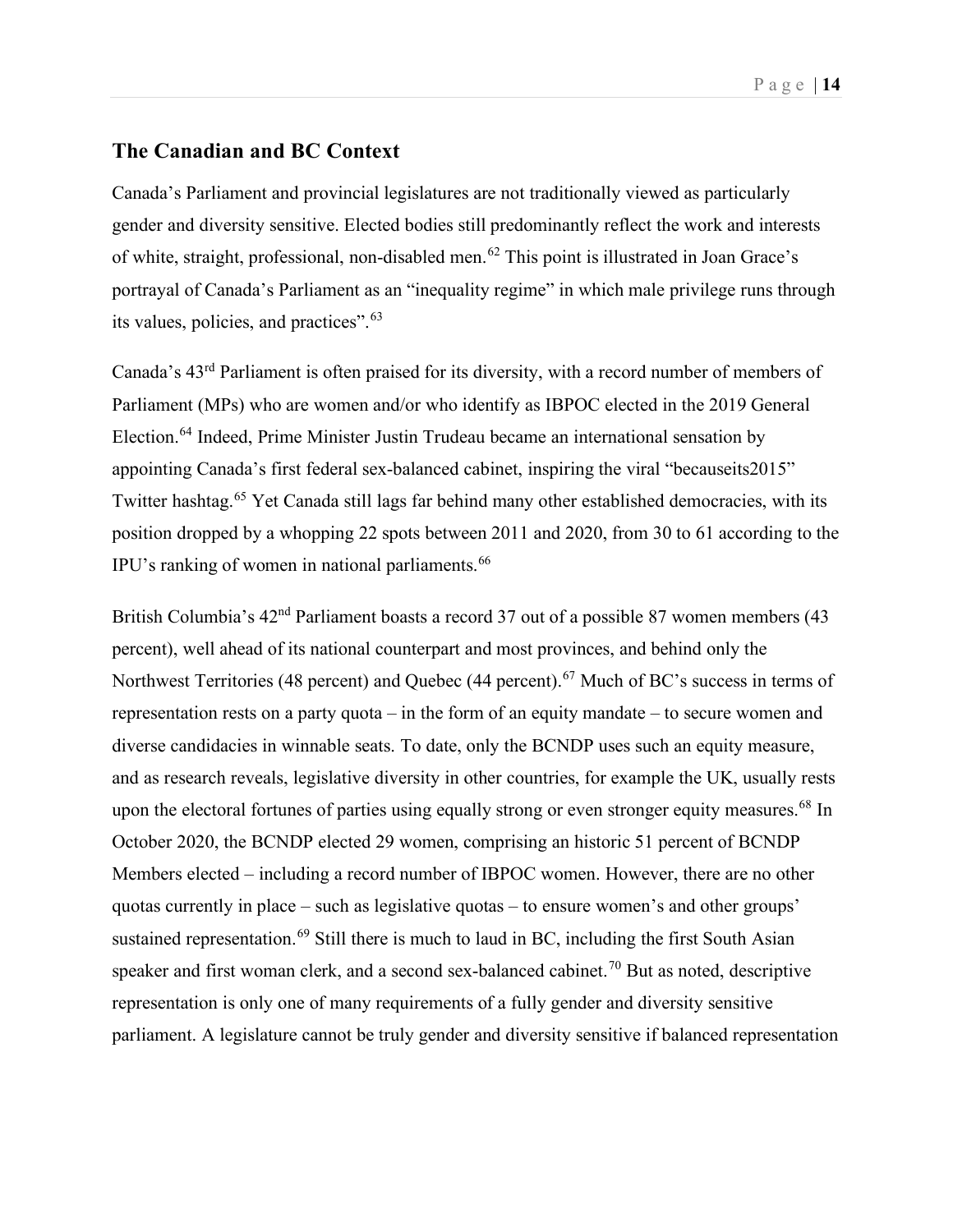is not accompanied with equity across all its bodies and structures and throughout all its work, culture, and administration.<sup>[71](#page-37-30)</sup>

No in-depth systematic internal or external gender and diversity sensitivity assessment of Canada's Parliament or provincial and territorial legislatures have been published. In 2012 and 2013, Canada's Library of Parliament did produce two gender sensitivity reports using the IPU's toolkit – these provide insightful descriptive details, for example, on the number of on-site childcare spaces and women's washrooms, and the number of women MPs and committee chairs, but they do not offer recommendations.<sup>[72](#page-37-31)</sup> In 2019, Canada's Standing Committee on the Status of Women (FEWO) produced a study entitled *Barriers Facing Women in Politics.*  Recommendations include strengthening the application of "gender-based analysis plus" across all federal departments, agencies' programs, initiatives, and strategies, with several of the recommendations directed at improving the collection of fulsome gender and intersectional data on women's participation in politics, and a recommendation for the Government of Canada to "create a financial incentive" for parties to nominate more women candidates.<sup>[73](#page-37-32)</sup>

A 2020 study by Jeanette Ashe, *Gender Sensitivity Under Trudeau: Facebook Feminism or Real Change?* uses an evaluative methodology based on 32 gender sensitive indicators to explore gender sensitivities longitudinally and comparatively in legislatures, finding gender sensitivity across two of Canada's Parliaments ( $41<sup>st</sup>$  and  $42<sup>nd</sup>$ ) improved across 12 of 32 gender sensitive indicators. The study's findings reveal that eight of the improvements are in the 'representation' category (i.e., the number of women MPs, cabinet ministers, and senators), one is in the 'infrastructure' category (parental leave), and three are in the 'policies and legislation' category (i.e., more committees using Gender Based Analysis Plus evaluations). Results indicate changes have led to Canada's Parliament becoming more gender sensitive, but not to the extent expected, underscoring the point that feminist rhetoric and symbolism do not necessarily lead to substantive change.<sup>[74](#page-37-33)</sup>

In 2020, Canada's Equal Voice published its *Gender-Sensitive Legislatures Report* which draws upon interviews and surveys to identify obstacles women face in electoral politics, including, for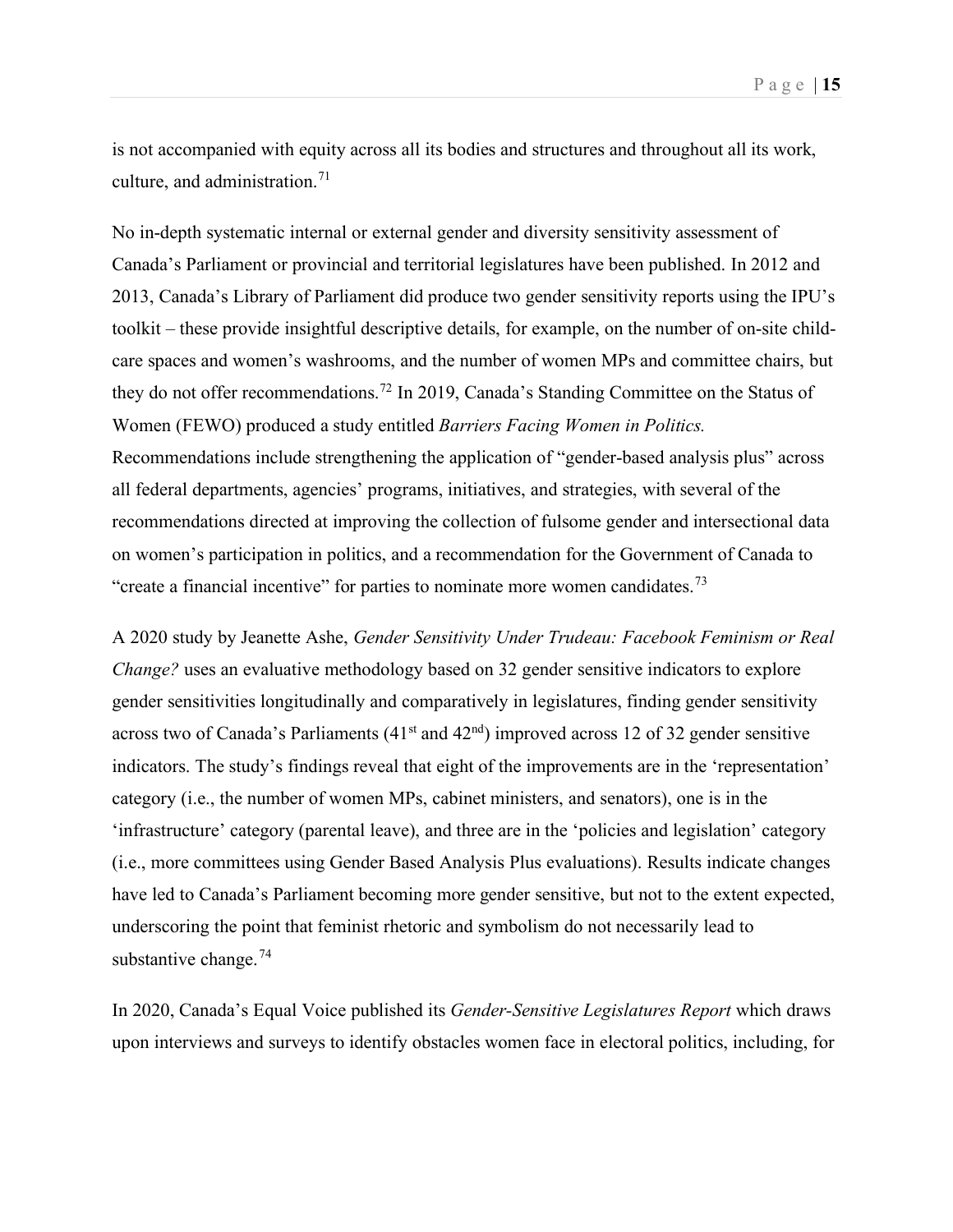example, harassment, sexism, gender stereotypes, legislative decorum (gender-based heckling), parliamentary calendar, and sitting hours – as well as recommended solutions. Equal Voice's recommendations fall under three pillars: (1) providing a safe and respectful workplace, (2) implementing family friendly measures, and (3) modernising. Several other academic studies on women's and other group's political underrepresentation in Canada all suggest the country's legislative bodies are far from gender sensitive places.<sup>[75](#page-37-34)</sup>

Canada's parliamentary institutions are imbued with hierarchical power dynamics amongst and between elected members and public servants who work in different ways to serve the constituents to whom they are accountable. The wide array of people working in legislative assemblies include elected members, appointed officials, impartial staff, and party staff. Elected assemblies consist of members, some of whom also serve as cabinet ministers and sit on cabinet committees or serve as parliamentary secretaries. As well, employees of legislative assemblies provide professional and non-partisan services to support parliamentary work, with assembly administrations including several departments such as the office of the speaker, office of the clerk, Hansard services, and legislative libraries. Further, there are parliamentary pages and interns as well as partisan staff hired to assist their caucus and members' work.

Some consider parliamentary institutions to be unregulated workplaces where many labour laws do not apply because of parliamentary privilege and where some employees are protected by collective agreements while others are not.<sup>[76](#page-37-35)</sup> Many sign nondisclosure agreements which discourage or in some cases prevent employees from publicly pursuing instances of workplace bullying and harassment.<sup>[77](#page-37-36)</sup> Bullying is commonplace and even encouraged and violence against women in politics, including gender-based harassment and physical and sexual assault, is not unheard of.<sup>[78](#page-37-37)</sup> Where they exist, codes of conduct and harassment policies between members and members, members and staff, and staff and staff are outdated with few including anything on gender equality and violence against women in politics.[79](#page-38-0)

The IPU notes that harassment policies should be an integral part of a parliament's equity strategy and praises Canada's Parliament on this front. Unlike some other parliaments, Canada's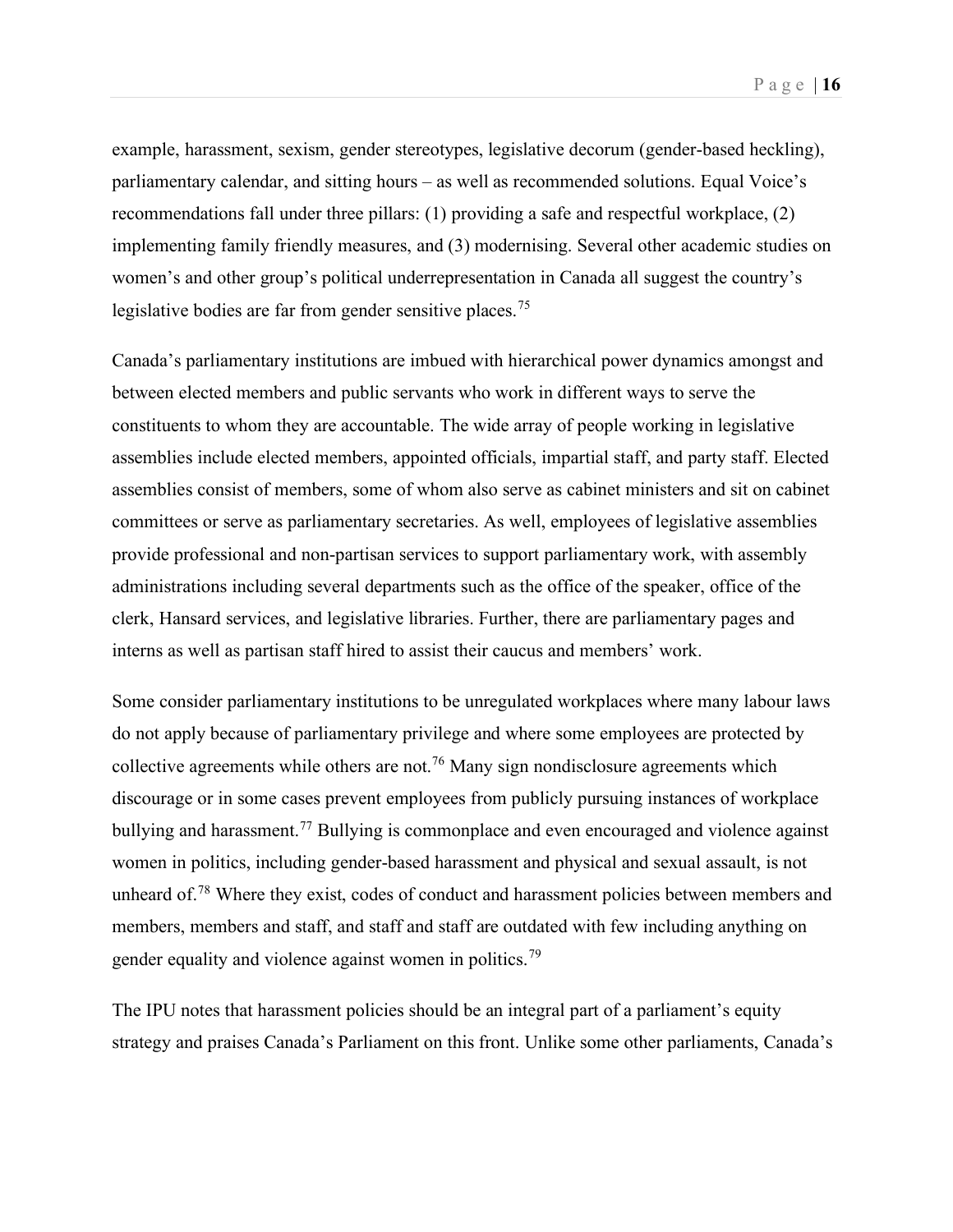has sexual harassment policies, with many provincial legislatures introducing these and/or strengthening them. Under PM Stephen Harper, the MP-to-MP code was added to the appendix of the Standing Orders as a response to the November 2014 suspension of two Liberal MPs, Massimo Pacetti and Scott Andrews, following complaints by two women NDP MPs that Pacetti sexually assaulted one of them and Andrews sexually harassed the other.<sup>[80](#page-38-1)</sup> Although PM Justin Trudeau removed both MPs from the Liberal caucus the incidents revealed that Canada's Parliament had no mechanisms or policies in place to deal with sexual harassment between  $MPs.<sup>81</sup>$  $MPs.<sup>81</sup>$  $MPs.<sup>81</sup>$ 

Modernised codes of conduct are positive developments, but they do not always address the underlying culture that allows sexual and gender-based harassment to occur in the first place. For example, Canada's new MP-to-MP code of conduct is not without problems. A recent study reveals how the code is a "new institutional rule 'nested' inside old intransigent institutions" and thus it "not only fails to challenge existing patriarchal norms, but also reinforces and permits them under the guise of change".<sup>[82](#page-38-3)</sup> The new code narrowly defines harassment, pushes the "myth of false reporting," and leads to "victim blaming".<sup>[83](#page-38-4)</sup> The code, for example, includes incidents of sexual harassment, defined as "unwanted conduct of a sexual nature that detrimentally affects the work environment," but excludes a wider range of gender-based harassment.<sup>[84](#page-38-5)</sup> Gender-based harassment is not explicitly sexual and includes unwanted comments and heckling – a practice where legislators "taunt, ridicule, and demean (mostly female) parliamentarians".<sup>[85](#page-38-6)</sup> Further, the code does not recognise the impact intersecting identities such as Indigeneity, race, and sexual orientation, expression, and identity have upon experiences of harassment.<sup>[86](#page-38-7)</sup>

Canada's Procedures and House Affairs Standing Committee's (PROC) *Interim Report on Moving Towards a Modern, Efficient, Inclusive and Family Friendly Parliament flags heckling* as an ongoing problem and a practice that is not conducive to a respectful workplace.<sup>[87](#page-38-8)</sup> At the same time, by portraying such behaviour as another part of lively debate, the traditional and masculine culture of Parliament is left largely unchallenged in the report: "the Committee has attempted to strike an appropriate balance between moving forward as a modern workplace"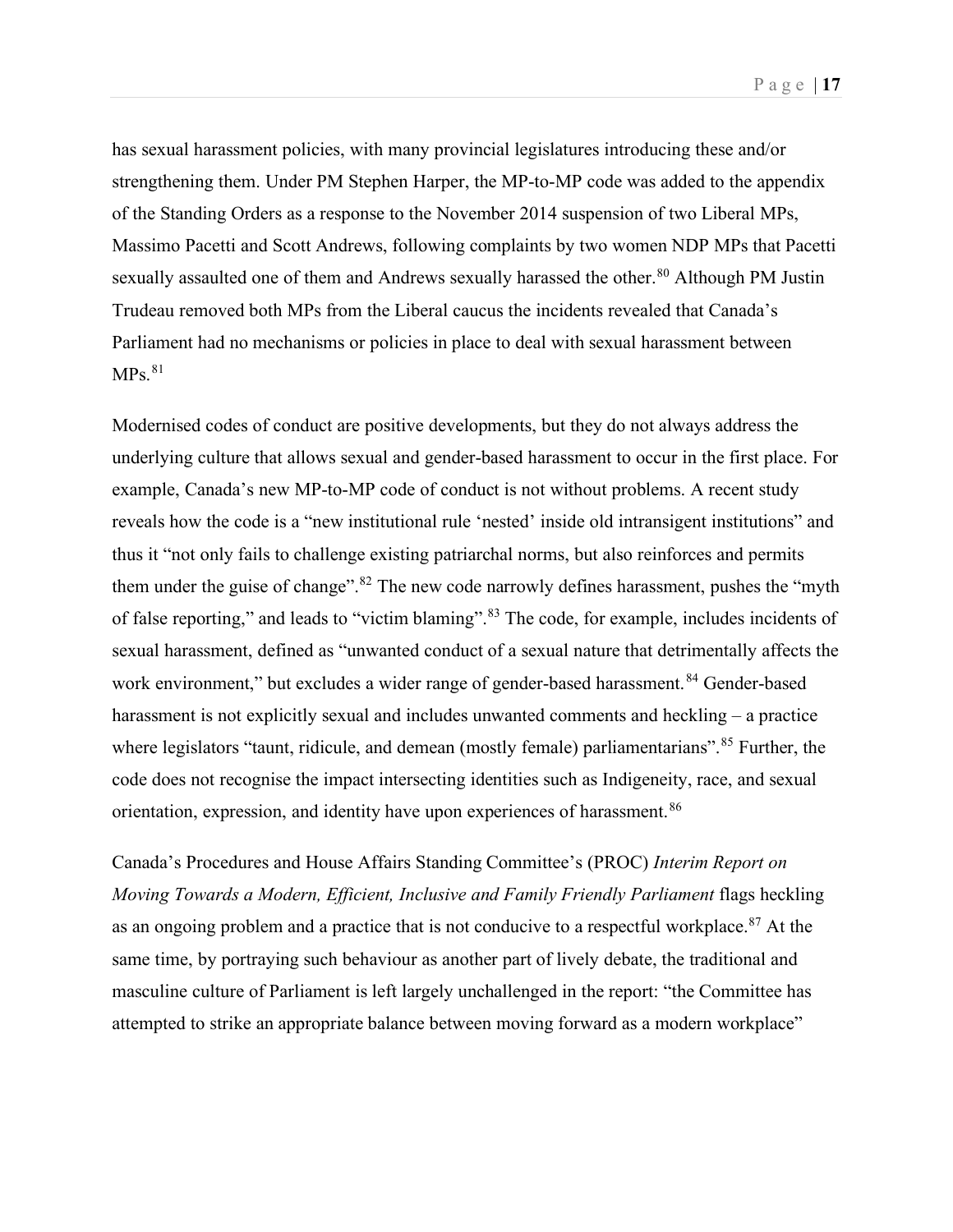Page | **18**

while "ensuring the longstanding conventions and cultures, which are the foundation of a legislature, are not unduly disturbed."[88](#page-38-9)

So deeply engrained is heckling that in 2018 federal Green Party leader and MP Elizabeth May stated "this is the only workplace in Canada where abuse is routine. It's perfectly acceptable to have people yelling at you, making nasty comments to you, while you're on the floor of the House of Commons doing your work".<sup>[89](#page-38-10)</sup> In line with this, Samara Canada's report "Cheering or Jeering" finds 69 per cent of MPs feel heckling is a problem and women MPs frequently report hearing heckles directed at their gender and appearance; most of the 20 per cent of MPs who feel heckling affects their ability to do their job are women.<sup>[90](#page-38-11)</sup> PROC's report does not make any recommendations regarding such "decorum in the House," and this, along with the speakers' inconsistency in calling it out reinforces the idea that such behaviour is "not unparliamentary".<sup>[91](#page-38-12)</sup>

#MeToo's very public arrival on Parliament Hill and in other jurisdictions across Canada further highlights the importance of codes of conduct in addressing gender-based harassment.<sup>[92](#page-38-13)</sup> Incidents of misconduct since Canada's new code's implementation in 2018 are too numerous to cite but some media spotlights include MP Christine Moore accusing MP Erin Weir of inappropriate behaviour and MP Gerry Ritz calling Minister Catherine McKenna "Climate Barbie".<sup>[93](#page-38-14)</sup> The extent of unparliamentary gender and diversity insensitive behaviour is further captured in a 2018 survey where close to 58 per cent of women MPs who responded indicated they experienced sexual misconduct while in office by way of unwanted remarks, gestures, and texts, with three MPs reporting sexual assault and four reporting sexual harassment.<sup>[94](#page-38-15)</sup> This behavior also affects women staff and interns, for example, women made up 9 of 10 complainants to the Office of the Chief Human Resources Officer as reported in the Annual Report on the *House of Commons Policy on Preventing and Addressing Harassment 2015- 2016.*[95](#page-38-16)

Like other jurisdictions across Canada, BC needs a gender and diversity sensitivity audit for many reasons. Women's representation in BC politics has increased, but progress has been slow. Over the last three elections there has been only a six-percentage point increase in women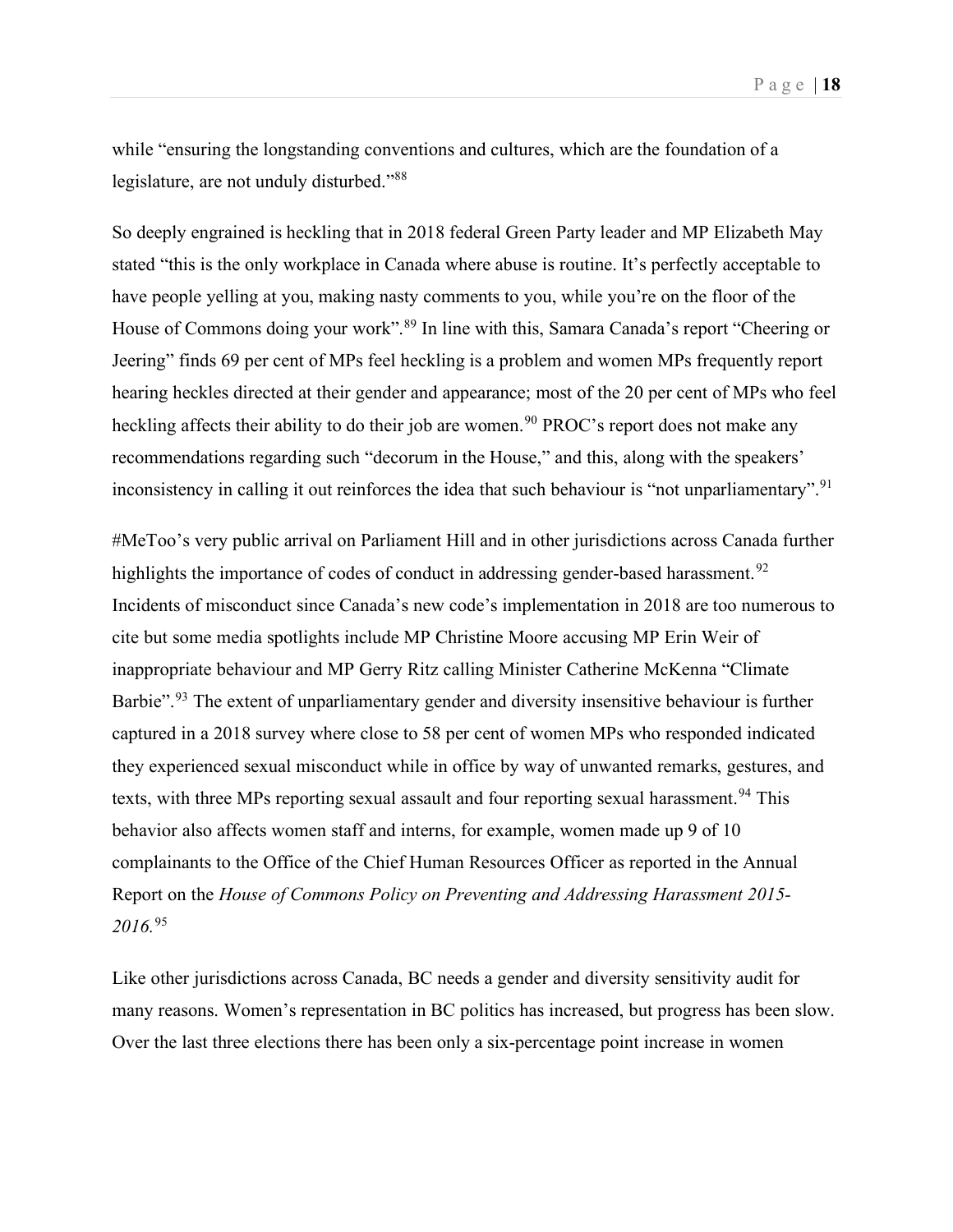members (37 percent in 2013, 38 percent in 2017, and 43 percent in 2020), and, falling behind the Northwest Territories and Quebec, BC is no longer leading the way in women's political representation. Women face demand-side obstacles at the party level with men aspirant candidates five times more likely to get selected by party members than women in open and winnable seats.<sup>[96](#page-38-17)</sup> Unlike men, women are much less likely to 'self select' into politics and tend to come forward only after many requests by party leaders. To date, while one BC party uses a party equity policy reserving candidacies for women and other equity seeking groups, only New Brunswick's Legislature has adopted legislation that incentivises parties to select more women candidates.[97](#page-38-18) For many, politics is seen as a 'survival of the fittest' with the tone and culture of the legislature sending an important message about who belongs there and who can serve the public.<sup>[98](#page-38-19)</sup> Unfortunately, little is known about the intersectional impact of these factors.<sup>[99](#page-38-20)</sup>

Women are even less likely to self-select when they have children, and when they are elected, they have lower rates of retention.<sup>[100](#page-38-21)</sup> Since 2001, BC's MLAs are no longer deducted pay for missing work after giving birth but, like most other jurisdictions except for Canada's Parliament and Newfoundland and Labrador's House of Assembly, they still must receive the Speaker's approval for absences due to sickness or for another reason. Thus, parental leave has not yet been made explicit or formalised.<sup>[101](#page-38-22)</sup> As with most other jurisdictions, again with the exception of Canada's House of Commons and Newfoundland and Labrador's House of Assembly, BC has no childcare or family room. At the same time, since 2018, changes to the Standing Orders allow the presence of children (newborns and young infants) in the House, but this amendment does not explicitly address nursing.

As noted, evidence shows women are more likely to limit their participation once elected in response to a negative political culture, including heckling.<sup>[102](#page-38-23)</sup> And while a gender and diversity review of BC's legislature has not yet been undertaken, in 2019 the Legislative Assembly Management Committee approved in principle the Assembly's first comprehensive *Respectful Workplace Policy* which "affirms a respectful workplace environment free from bullying [and] harassment," including sexual harassment, and "discrimination and violence" and "applies to all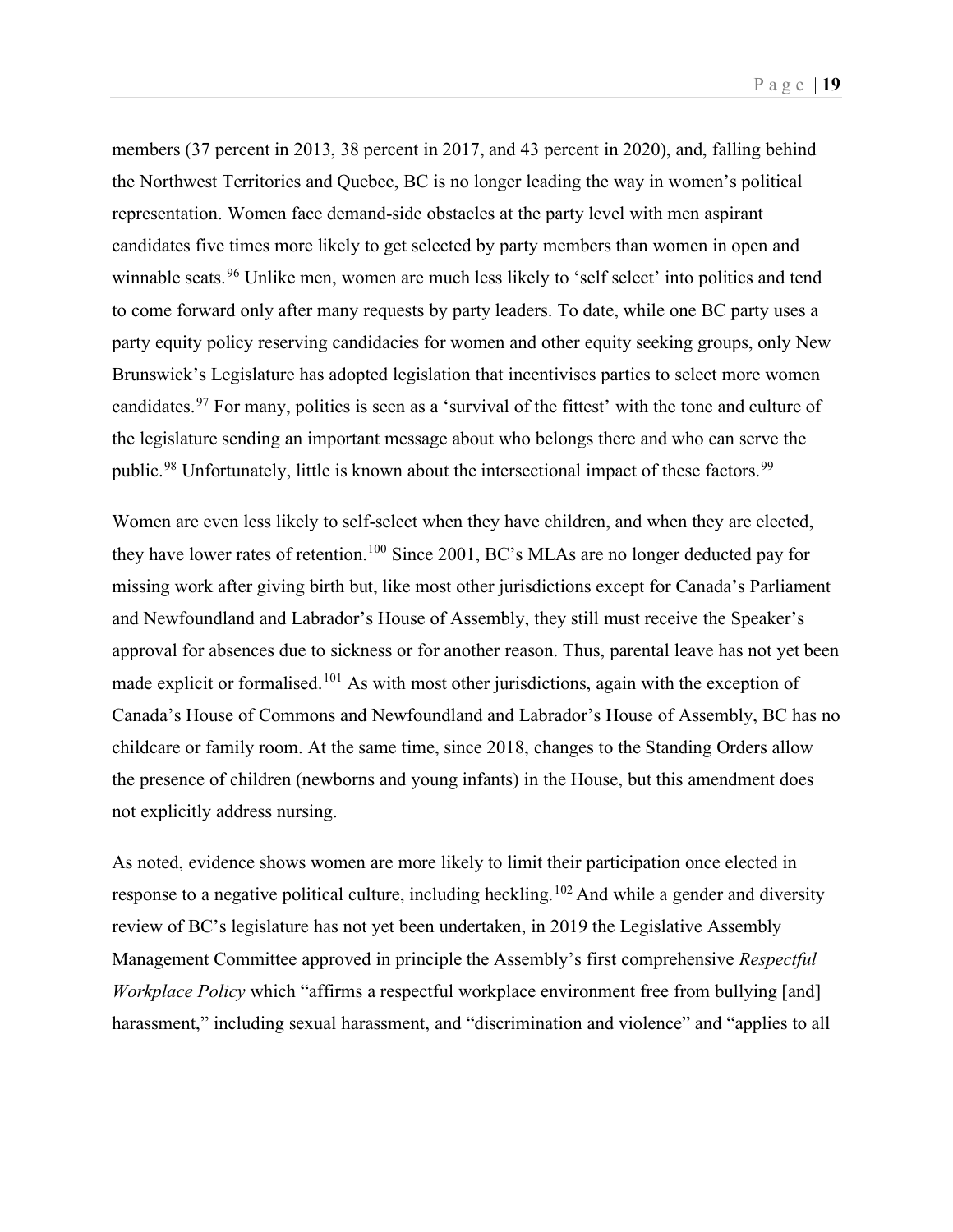participants of the Legislative Assembly including Members, ministerial staff, caucus staff, and Legislative Assembly employees" as well as "interactions with external parties such as visitors, Legislative Assembly contractors, and member of the Legislative Assembly Press Gallery". <sup>[103](#page-38-24)</sup> Further, a 2019 incident where a woman employee was asked by the Sergeant at Arms to leave the Speaker's corridor because she was wearing a sleeveless shirt ignited a public 'right to bare arms' campaign and led to the replacement of the Legislature's outdated dress code with a modernised dress code allowing women to wear sleeveless attire.<sup>[104](#page-38-25)</sup>

Negative media stories on such issues potentially undermine public confidence in BC's democratic institutions especially among underrepresented groups. A recent poll reveals most BC residents would like to see an improvement in the decorum of the House including banning heckling and desk banging.<sup>[105](#page-38-26)</sup> Whether concerning unparliamentary behavior or gendered dress codes in the BC Legislature, instances and allegations of sexual harassment and violence in the House of Commons and other provincial legislative assemblies, or negative depictions of women and other equity-seeking groups in positions of power, these issues have received increased public attention since the onset of the MeToo, Black Lives Matter, and Idle No More movements, and will continue to receive attention until they are fully addressed.<sup>[106](#page-38-27)</sup>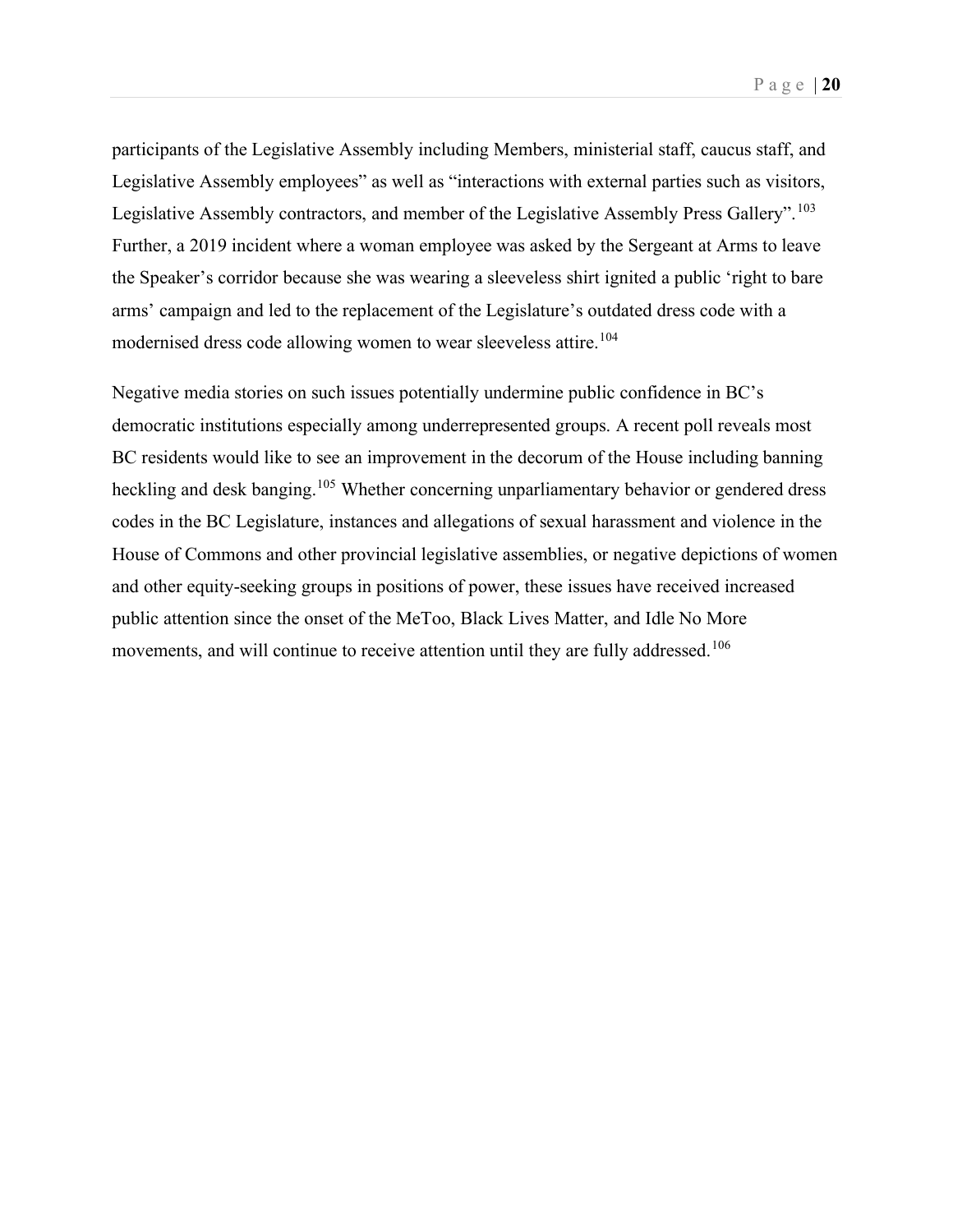## <span id="page-20-0"></span>**Gender and Diversity Sensitivity Audit Methodology**

A gender and diversity sensitivity audit of the BC Legislative Assembly should apply to the entire institution as well as to a broad scope of actors. It requires completing four phases: (1) diagnostics; (2) assessment; (3) recommendations; and (4) monitoring. Each phase employs different data and methods across four dimensions including: (1) participation; (2) infrastructure; (3) culture; and, (4) equality/substantive representation.<sup>[107](#page-38-28)</sup> The following sections explain the audit scope, dimensions, phases, and other factors in more detail.

#### <span id="page-20-1"></span>*Audit Scope*

Returning to the IPU's definition, a gender and diversity sensitive parliament is a place that responds to the "needs and interests" of people in its "structures, operations, methods, and work" and removes barriers to full participation. [108](#page-38-29) As such, the *scope* of the audit must include the broadest array of participants. When considered as a holistic workplace, as noted, legislatures include more than elected members, but also officials, staff, and anyone involved in the day-today workings of the Assembly to include the assembly administration, non-partisan staff, ministers, parties, and caucuses. The BC Legislature sits on the traditional territory of Lək̓ ʷəŋən People, today known as the Esquimalt and Songhees Nations, and within a province in which close to 200 First Nations are located. BC is also home to 4.5 million residents with ancestries from around the globe. Thus, an inclusive BC Legislature, and any audit, should respond to the needs of all underrepresented groups, especially those with intersecting identities including gender, Indigeneity, ethnicity, sexual orientation, gender expression and identity, and physical ability.

Research shows people identifying as women and as IBPOC and/or as LGBTQ2SIA+ are disproportionally underrepresented in politics, not only in elected posts, but also in appointed and hired positions.<sup>[109](#page-38-30)</sup> Their underrepresentation is unjust and reflects institutional features creating barriers to politically marginalised groups. As noted, there is a link between descriptive and substantive representation – between who people are and what is done, and this connection strengthens the case for an inclusive parliament on grounds it improves policies and legitimacy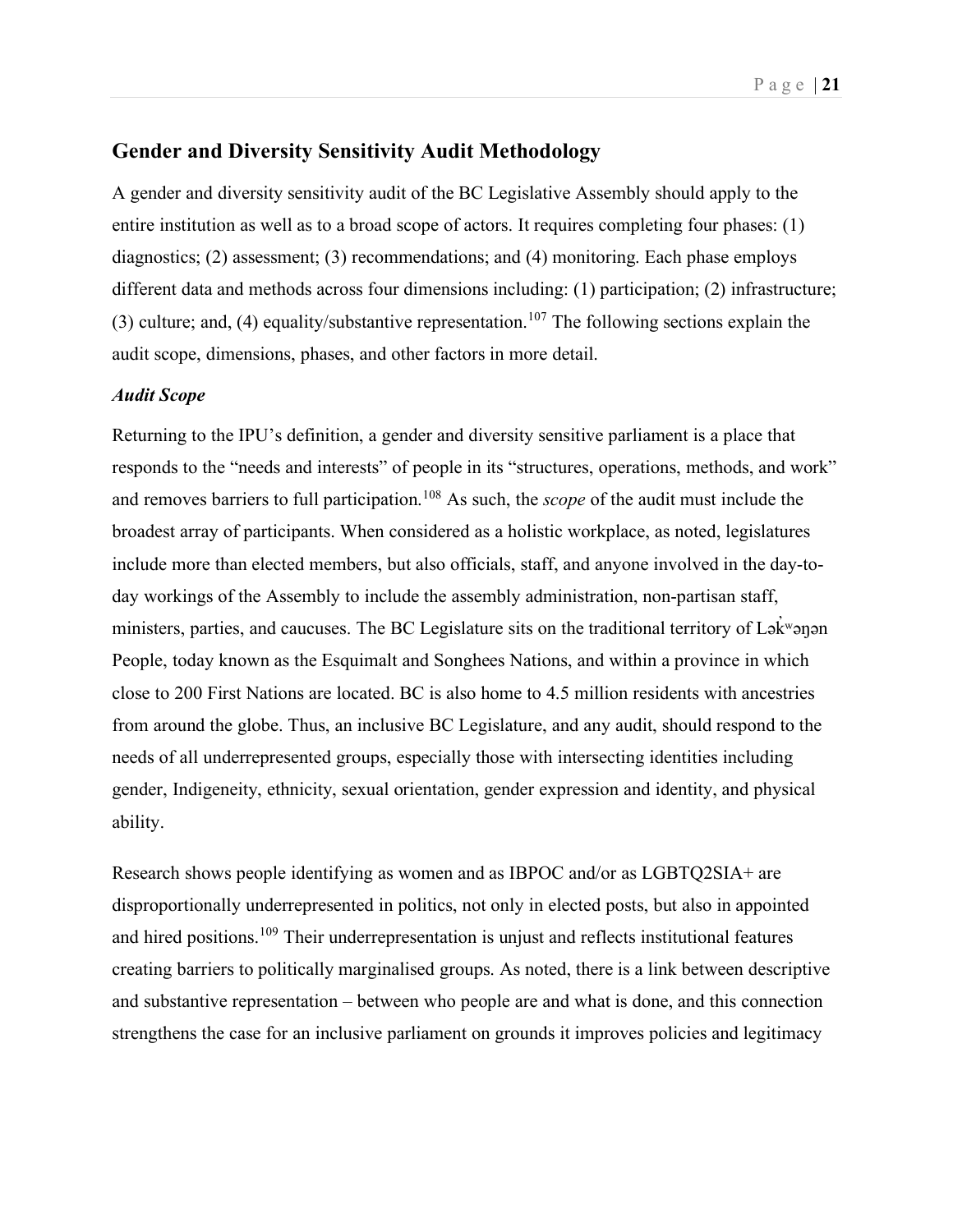of our democratic processes.[110](#page-38-31) This is not to say that only women can represent women or Indigenous People can represent Indigenous People, but rather it is about the relationship between the Legislative Assembly of BC and the people it represents – descriptively, substantively, and symbolically. $111$ 

A gender and diversity sensitivity audit requires a multimethod approach with which to collect and analyse a range of qualitative and quantitative data and identify and assess the gender and diversity sensitivity of the legislature at various points in time, as well as to compare BC's legislature with other legislatures. The research design and methods with which to conduct a gender and diversity sensitivity audit must move beyond mere documentation and consider how to institutionalise sensitivity. In other words, audit methods should lead to instigating, entrenching, and expanding institutional change, requiring committing to undertaking a gender and diversity sensitive audit every three to five years and focusing on the dynamics of such change.<sup>[112](#page-38-33)</sup>

#### <span id="page-21-0"></span>*Audit Phases*

Gender and diversity sensitivity audits require examining four dimensions across the four audit phases. Dimension 1, "participation", includes assessing the extent to which a diverse group of parliamentarians is selected for, and elected to, parliament and how, once present, they are enabled to become effective participants across parliament's core activities. Dimension 2, "parliamentary infrastructure" examines how the legislature facilitates the work of all those within the organisation, covering everything from building layouts and furniture to the official rules and working practices underpinning legislative work. Dimension 3 "parliamentary culture" assesses the unwritten practices within the legislature. Dimension 4 "equality policy and substantive representation" includes reviewing legislation, policy, scrutiny, and interest representation and asking whether parliament acknowledge the perspectives and address the needs and interests of women and equity seeking groups.<sup>[113](#page-38-34)</sup> The four phases are explained below in more detail.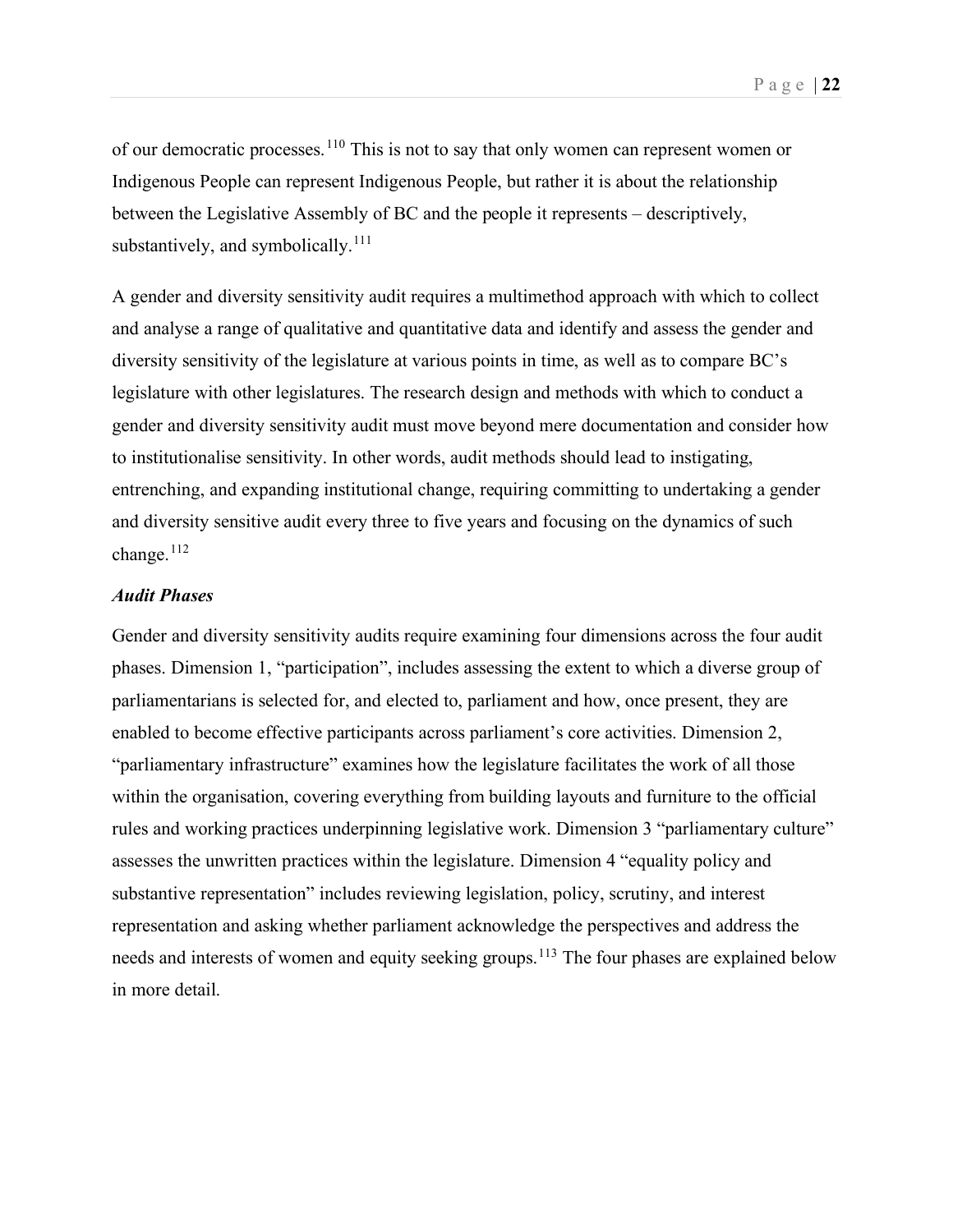

*Figure 1: Gender and Diversity Sensitivity Audit Phases*

## Phase 1: Diagnostics

The audit diagnostic consists of a checklist used to create a snapshot of what is known and unknown about the data, structures, processes, and actors. Phase 1 diagnostics do not evaluate findings in terms of whether the legislature meets gender and diversity sensitivity thresholds and targets, but rather the extent to which sufficient information exists to enable auditing. Diagnostic questions include those such as "what diversity data are already collected and useful for audit purposes?" and "what relevant institutional processes are in place?" A gender and diversity sensitivity checklist maps information gaps while increasing the auditors' institutional knowledge. Checklist completion requires interviewing members, staff, and experts.

The gender and diversity sensitivity checklist enables auditors to "identify how able they are to initiate and secure gender sensitive parliamentary reform" and pinpoint "who has the authority, powers, and resources to lead on a gender [and diversity] sensitive parliament".<sup>[114](#page-38-35)</sup> It also further demonstrates "what new roles and processes need to be established" to facilitate reform and ensure sensitivity becomes a permanent governance feature.<sup>[115](#page-38-36)</sup> The checklist is not an audit, but rather works in conjunction with a formal gender and diversity sensitive auditing process.<sup>[116](#page-38-37)</sup> The preliminary 'snapshot' for the BC Legislature included at the end of this report provides an example of how a checklist uncovers what key information is available and unavailable.

## Phase 2: Assessment

In terms of assessing the gender and diversity sensitivity of BC's Legislature, the IPU's widely cited *Gender-Sensitive Parliaments: A Global Review of Good Practices* and *Evaluating the Gender Sensitivity of Parliaments: A Self-Assessment Toolkit* and the CWP's *Gender Sensitising Parliament Checklist* provide good starting points. These documents offer definitions,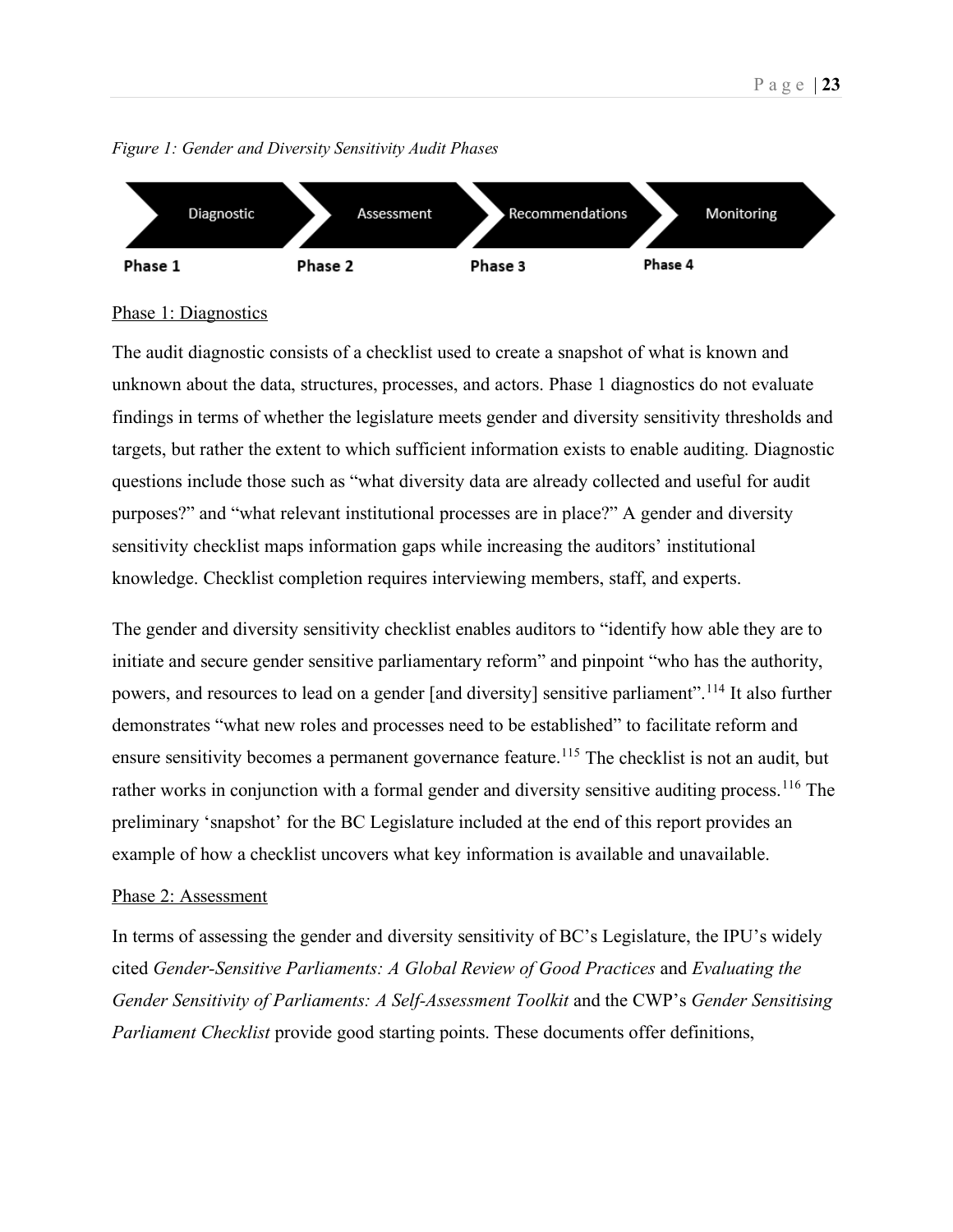assessment advice, and potential questions, but little in the way of detailed methodology and are not intended to facilitate ranking or comparison. In *The Good Parliament*, Sarah Childs uses the IPU's framework to develop a detailed methodological approach to assess the diversity sensitivity of the UK's Parliament during PM David Cameron's Conservative government. Childs uses a RAG technique: red-amber-green (poor-improved-good) analysis, based on traffic light colours, to document insensitivities and signal if the Parliament is doing badly, well, or if it has "shown some improvement but ... considerably more needs to be done".<sup>[117](#page-38-38)</sup> Childs' assessment indicates the institution fails to meet the majority of the IPU's gender-sensitive standards and provides a path towards this, with several of the 43 recommendations since filled, such a proxy voting.  $118$ 

Building on the IPU and CPA's frameworks and Childs' *The Good Parliament* emerges another methodology used by Jeanette Ashe to longitudinally compare gender-sensitive progress across Canada's 42nd and 43rd Parliaments (2011-2015 and 2015-2019) and is proposed for a gender and diversity sensitive audit of BC's Legislature. It uses a range of indicators classified into several categories, for example, (1) *representation*, contains measures such as the number of women MPs and committee chairs; (2) *infrastructure*, includes measures such as parental leave and night sittings; and (3) *policies and legislation*, consist of measures such as sexual harassment and gender-based analysis plus (GBA+). When used for longitudinal comparison, each indicator is simply scored as "1" when conditions have substantially improved, "–1" when conditions have substantially declined, and "0" for no change.<sup>[119](#page-38-40)</sup> This method allows for a comparison from one year to the next and between different governments as well as other jurisdictions to measure progress or decline and identify which gender and diversity sensitive indictors need attention.

Assessment involves reviewing relevant literature, gathering data from various sources, including election returns, Standing Orders, motions, bills, and codes of conduct. The auditors also need access to the everyday comings and goings in most areas of the Legislature to gauge workplace activities, interview MLAs, meet with groups of MLAs, speak with individual and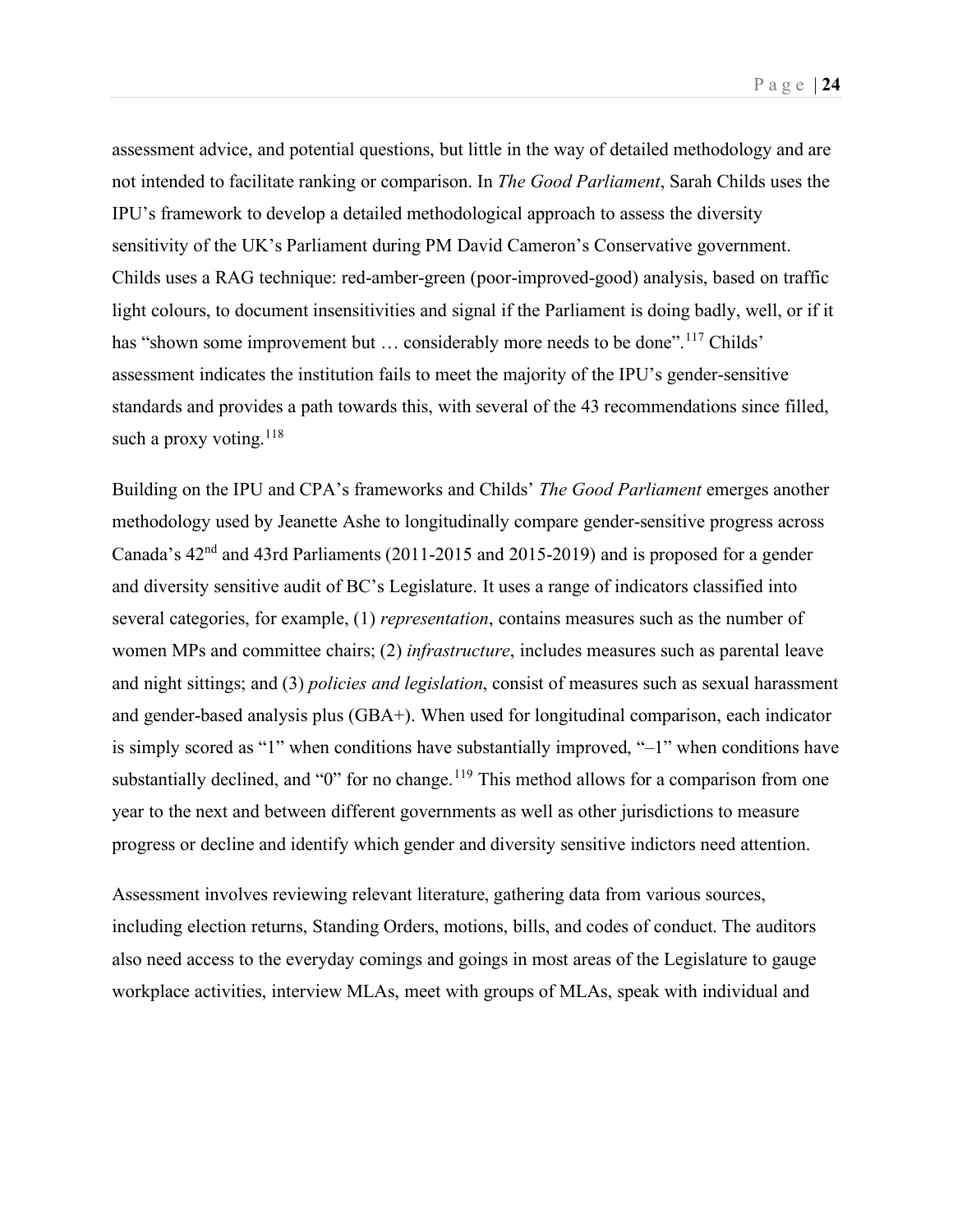groups of clerks and officials, observe House activities and interactions in the Legislature's social spaces, and subject a range of legislative publications to a gendered/diversity reading.

These data fill out the phases and dimensions identified through the Phase 1 diagnostic checklist but move beyond these questions to undertake a (1) RAG snapshot analysis of the Legislature as well as (2) a multiyear comparative analysis to facilitate future monitoring.

The RAG analysis of BC's Legislative Assembly involves counting the diversity of MLAs elected to the Legislature; assessing MLAs' participation in committees and in leadership positions; documenting equality and diversity provisions in the Standing Orders; evaluating gender and diversity bills and legislation; and noting explicit institutional commitments to diversity and inclusion; as well as examining how the Legislature 'feels' for Members from different backgrounds. The multiyear analysis highlights gender and diversity progress and decline. Activities during this phase include:

- Developing an advisory group of MLAs and officials
- Creating an online survey for past and present MLAs/staff
- Identifying MLAs and staff to interview and survey regarding their work experiences
- Interviewing/surveying past and current MLAs and staff, including those with dependents
- Observing/interviewing/surveying women's, IBPOC, and LGBTQ2SIA+ caucuses
- Gathering and analysing descriptive diversity data
- Identifying and scheduling which House proceedings and committees to observe
- Observing Question Period, committees, and other House proceedings
- Gender and diversity analyses of the Standing Orders, bills, and legislation
- Observing the space
- Reviewing websites and virtual tours to assess gender and diversity history inclusion
- Observing the art
- Surveying school groups who visit the Legislature, and reviewing visitor feedback
- Analysing data and writing up the results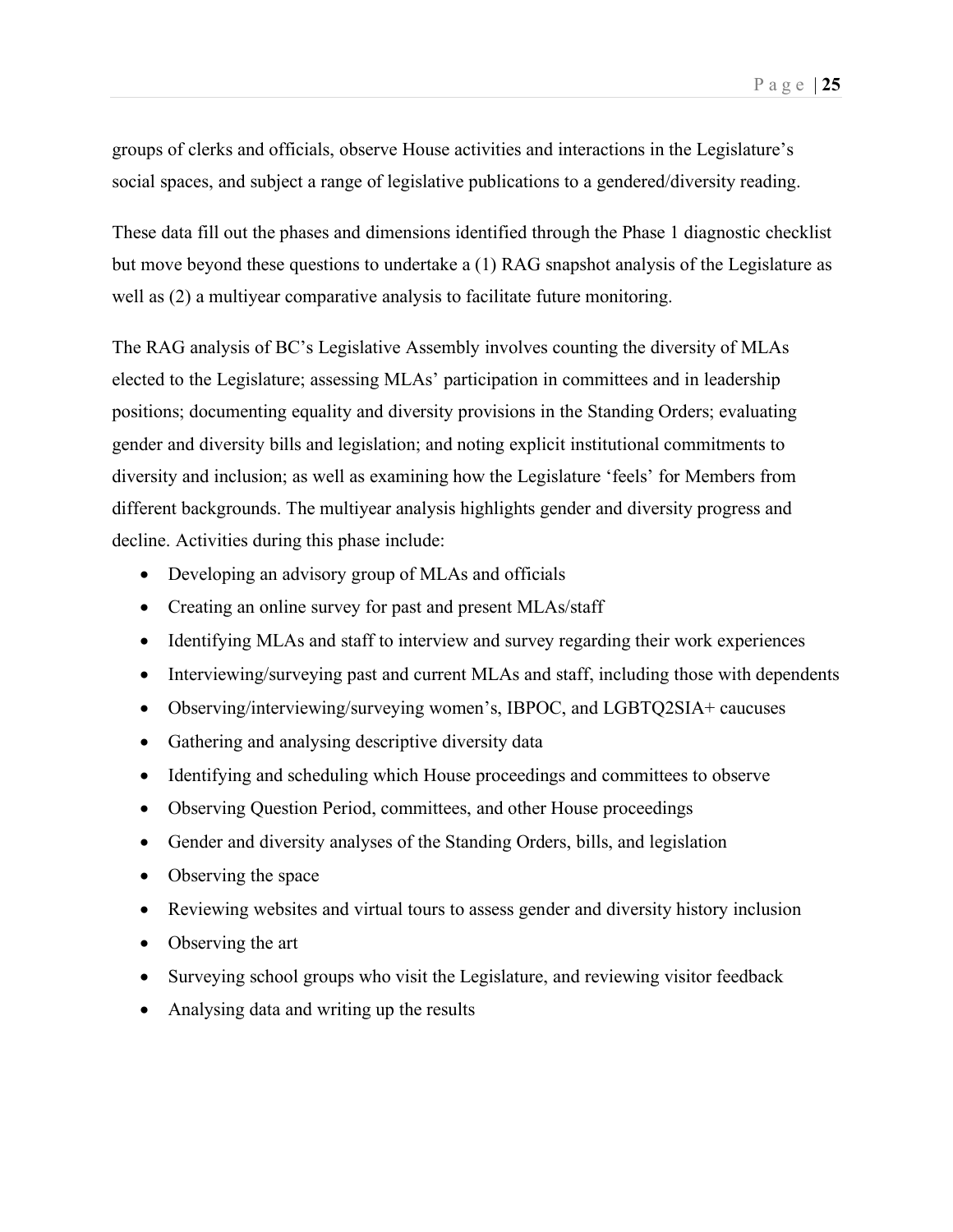#### Phase 3: Recommendations

Auditors share assessment findings with experts, staff, and Members to generate and finalise recommendation options in Phase 3 with an aim to entrench gender and diversity sensitivity, as these qualities are the responsibility of the institution. Drawing on Childs' *The Good Parliament*, the Legislature's "…gender insensitivities should not be thought of as the responsibility of those individuals negatively affected by them" … or of those MLAs "prepared to expend personal and political capital on them", nor can the responsibility be "handed over solely to political parties" as their interests "might conflict with the House as an institution".<sup>[120](#page-38-41)</sup> Instead, the Legislature must think of itself as an institution responsible for gender and diversity sensitivity and appropriately respond to any identified insensitivities.<sup>[121](#page-38-42)</sup>

Audit recommendations not only provide solutions to address the gender and diversity insensitivities. They should also assign responsibility for implementing necessary changes. For example, for each of Childs' 43 recommendations in *The Good Parliament,* an individual, such as the Speaker, or a body, such as the Procedures Committee, are tasked with their implementation.

Recommendations draw on the results from the RAG, multiyear, and comparative analyses. This involves consultations with individuals such as the Clerk, ministers, MLAs, the Parliamentary Secretary for Gender Equity, as well as with working groups of staff and MLAs. The consultations include interviews and surveys. From these consultations, interviews, and surveys come information needed to direct specific individuals or groups to take the lead in implementing the audit's recommendations.

#### Phase 4: Monitoring

Monitoring is essential to ensure ongoing implementation of gender and diversity sensitivity measures. One possible approach would be to create a small reference group modelled on the UK's Commons Reference Group on Representation and Inclusion to "deliver significant symbolic and substantive improvements" within the Legislature.<sup>[122](#page-38-43)</sup> Such a small, representative, and cross-party group could take the "…lead in ensuring that individual actors" and the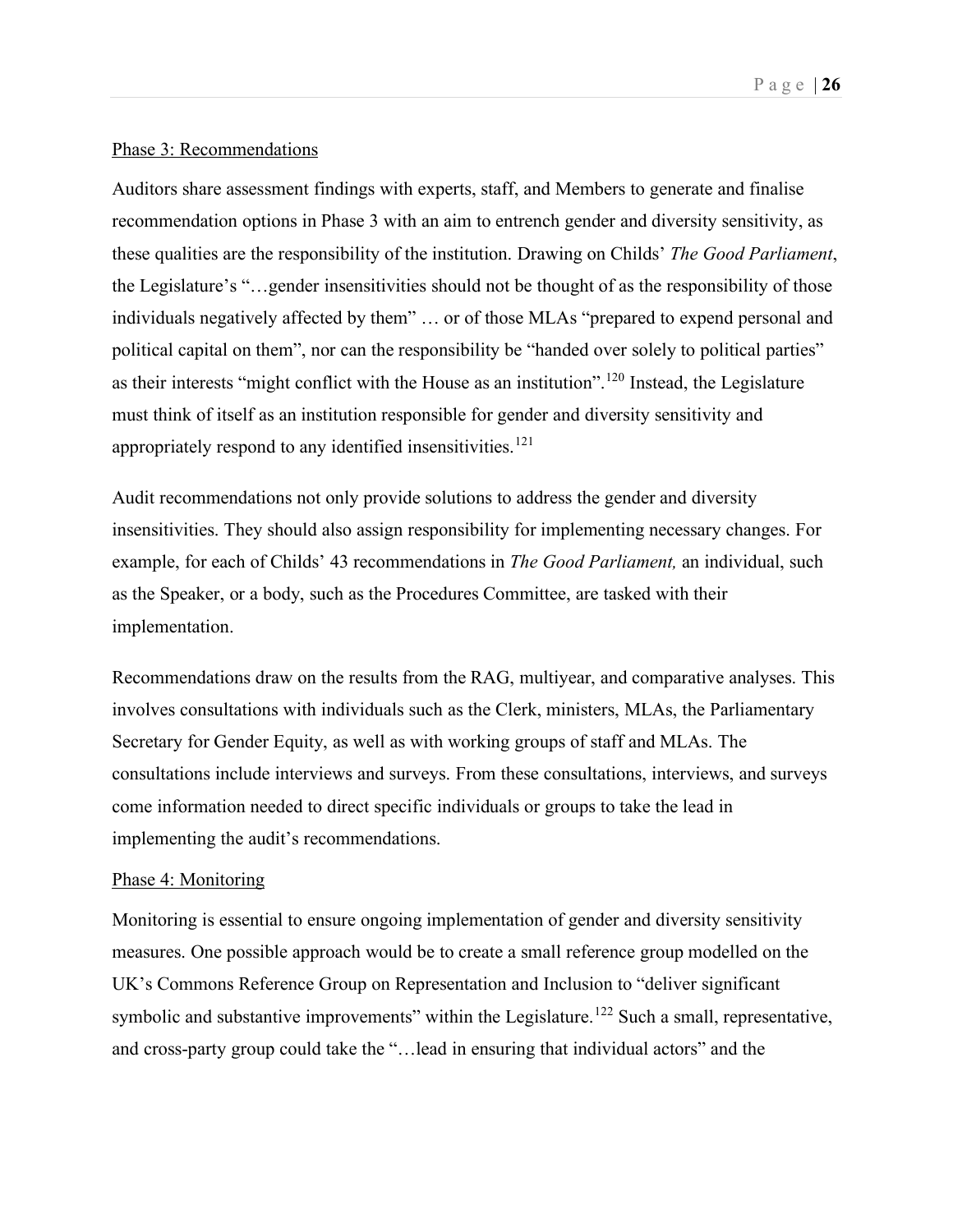Legislature "collectively fulfill their roles in implementing necessary reforms".<sup>[123](#page-38-44)</sup> The reference group is responsible for drawing "up a programme of action for each Parliament" and for reporting "back to the Speaker on an annual basis".<sup>[124](#page-38-45)</sup>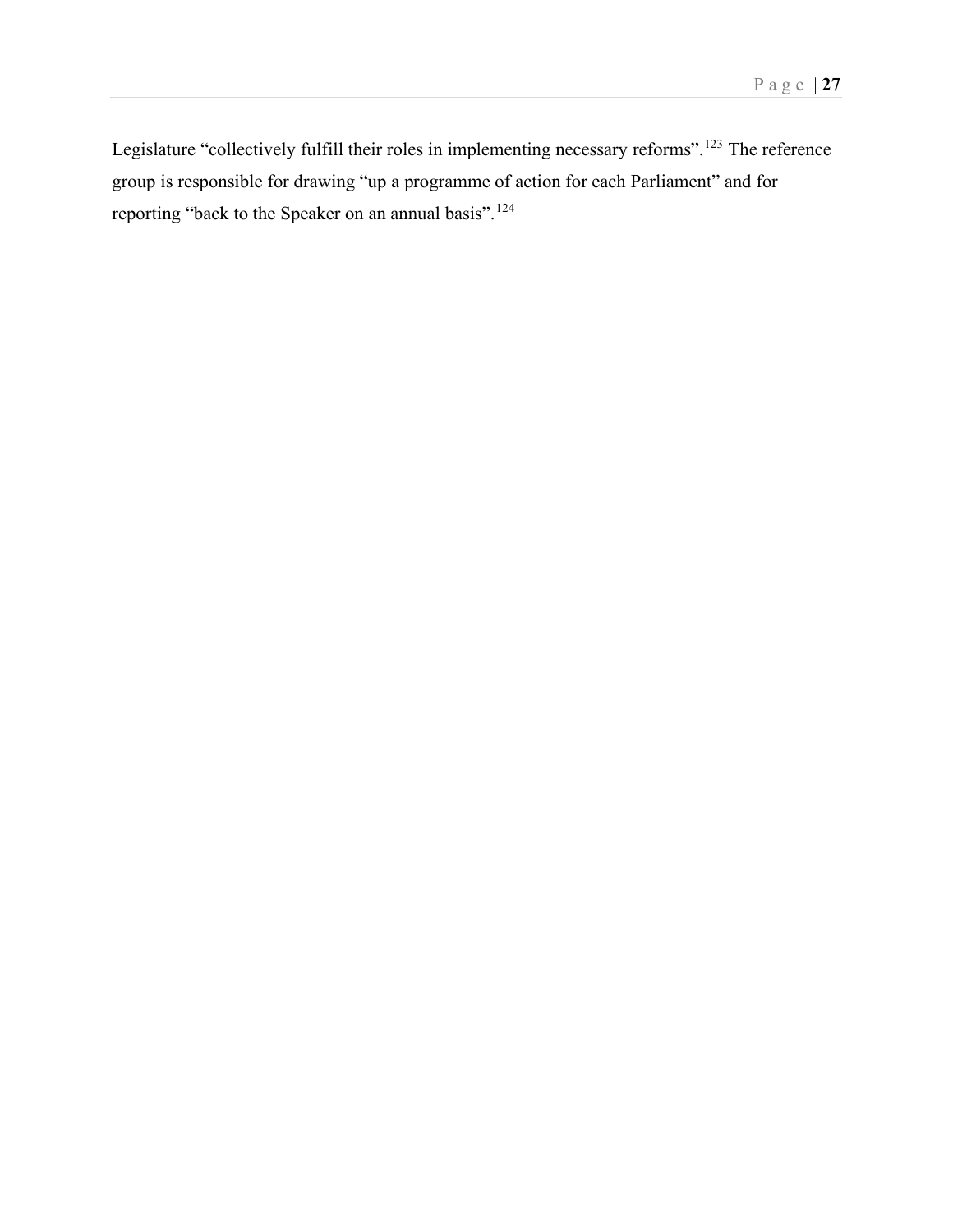## <span id="page-27-0"></span>**Workplan and Other Considerations**

A full gender and diversity sensitivity audit of a single legislative body takes approximately eight to twelve months depending on access and support. The timeframe is built around a 'snapshot' based on a 68-question gender and diversity sensitivity checklist adapted from the CWP's *Gender Sensitising Parliaments Guidelines: Standards and a Checklist for Parliamentary Change* to specifically fit the BC context (see Appendix A). Results of a first pass through data from the BC Legislature are summarised below, with customisations developed by consulting academics, experts who have conducted similar audits in other jurisdictions, BC MLAs, and BC legislative staff. It is important to note, this summary does not reflect the work of a full audit, but rather a sample of areas to be covered by a complete assessment.

This checklist maps the BC Legislature's readiness for a gender and diversity audit across several dimensions, including equality of participation, parliamentary infrastructure, parliamentary culture, equality policy, and substantive representation.<sup>[125](#page-38-46)</sup> The checklist examines the extent to which the BC Legislature incorporates and utilises a set of five institutions, data, and positions as they apply to gender and diversity:

- (1) *Formal rules and processes* (i.e., the existence of legislative bodies responsible for equality);
- (2) *Official data* (i.e., the extent to which information is kept of candidate or MLA diversity);
- (3) *Sanctioned reviews* (i.e., committee reviews of how Standing Orders impact diverse MLAs);
- (4) *Expert advisors* (i.e., gender and diversity educational teams); and,
- (5) *Oversight bodies* (i.e., equality committees).

All but 11 of the 68 questions in the completed preliminary review of the checklist indicate a considerable absence of gender and diversity institutions, data, and positions, suggesting considerable work needs to be undertaken before a full four-phase audit could be completed. This result should not be viewed pessimistically as the checklist simply recognises what has not yet been identified, not that it does not exist or could not be initiated. In addition, the snapshot demonstrates the BC Legislature has already shown some progress, for example, through a 2019 code of conduct review which led to a new *Respectful Workplace Policy* to address sexist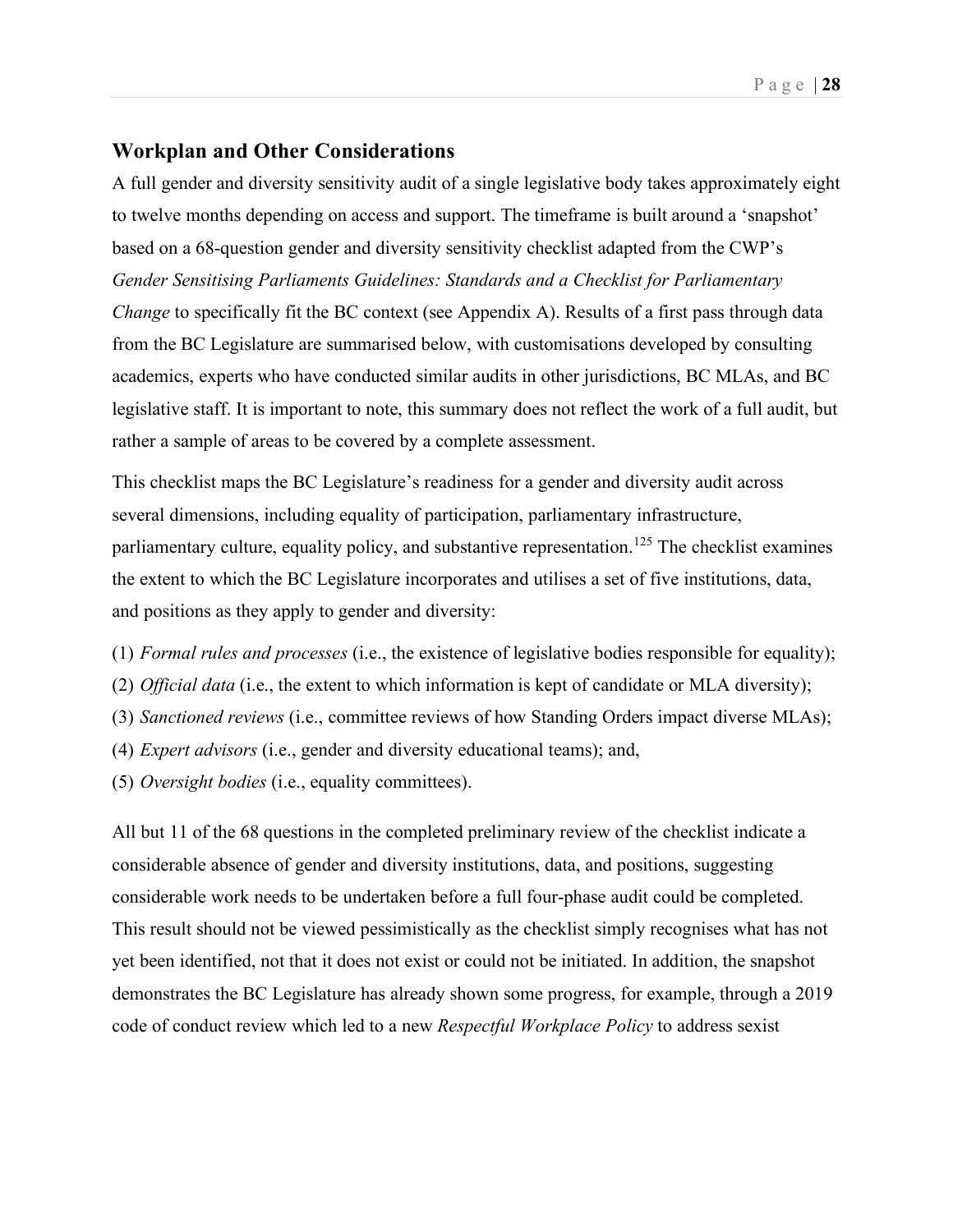language and behaviour, sexual harassment, gendered bullying, and violence against women in politics which applies to relations between MLAs, MLAs and their staff, and MLAs and legislative staff, and through a 2019 updated dress code for BC's Parliament Buildings to include sleeveless wear as acceptable professional attire.<sup>[126](#page-38-47)</sup>

Turning to component parts, in terms of (1) *Formal rules and processes*, the checklist review indicates the BC Legislature has no specific bodies responsible for gender and diversity nor do the *provincial Constitution Act* and *Human Rights Code* specifically refer to gender and diversity in political representation, and the Legislature does not have formal requirements to debate underrepresentation in plenary debates. Further, there are no formal rules requiring equality or a minimum number of committee chairs, committee members, and other parliamentary leadership positions for different social groups.

Concerning (2) *Official data,* the BC Legislature does not collect disaggregated data on candidate and MLA diversity, nor does it collect and publish data on MLA participation in plenary debates, formal question period, committee proceedings, delegation travel, leadership positions, and equality training. Disaggregated diversity data are not collected for legislative staff participation in delegation travel, witnesses before committee, pay, or characteristics of media personnel given privileged access to the Press Gallery.

Moving to (3) *Sanctioned reviews,* the Legislature has not undertaken recent assessments (in the last three years) of equality or sensitivity. Nor has it comprehensively reviewed electoral laws, Standing Orders, the legislative calendar, sitting hours, or existing equality legislation.<sup>[127](#page-38-0)</sup> Further to this, no recent reviews have been conducted concerning the characteristics of committee witnesses, informal norms and conventions, facilities, or mentoring programmes.<sup>[128](#page-38-48)</sup> Nor have there been recent reviews of parental leave, caring leave, childcare, office allocation, or pay gaps. [129](#page-38-49)

In terms of (4) *Expert advisors*, no equity experts or policies are in place in the Office of the Clerk Department, education teams, digital services, security teams, or human resource's teams.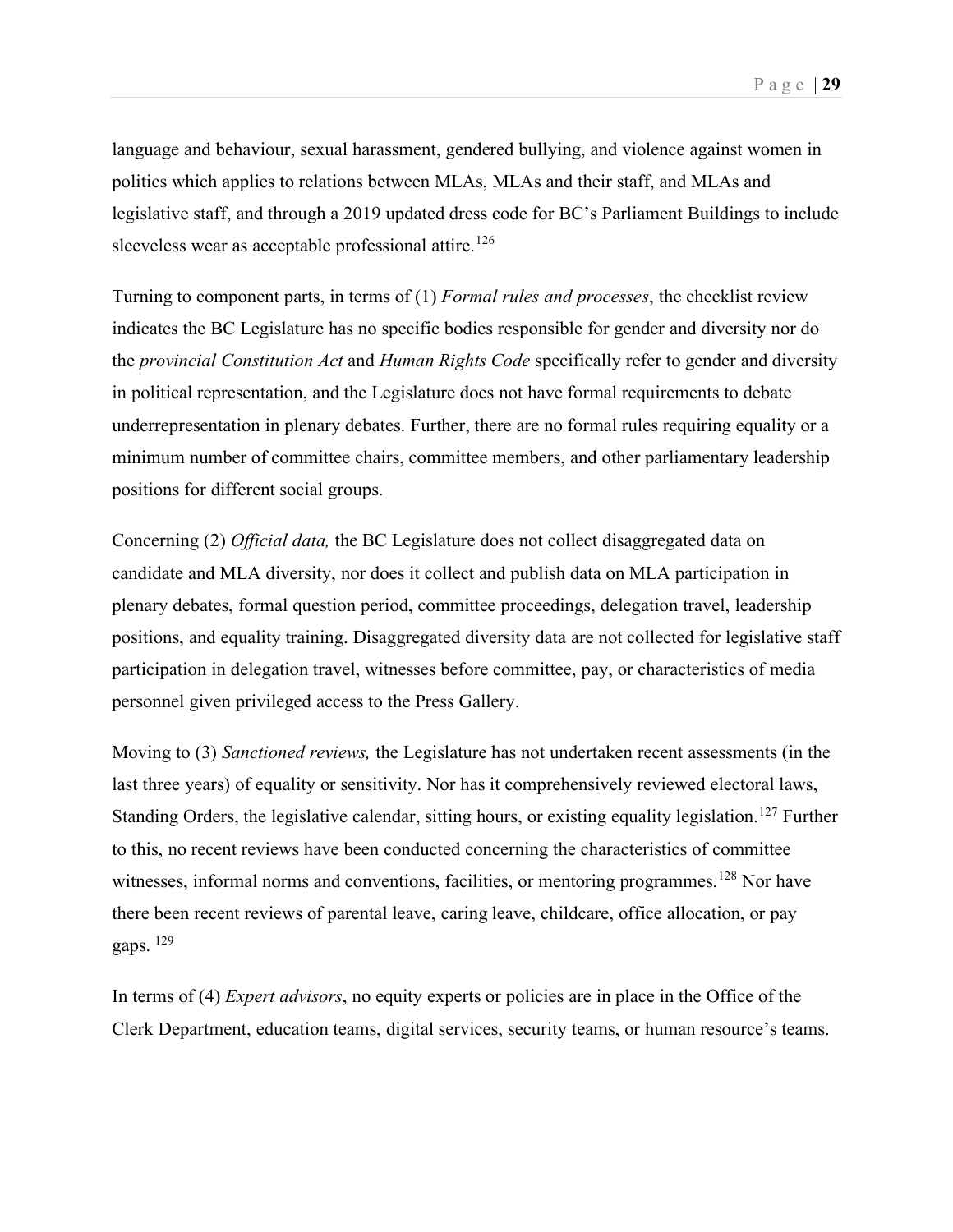Gender mainstreaming and gender budgeting training for MLAs, MLA staff, or legislative staff is not compulsory but sexual harassment and bullying training is provided and mandatory for staff.

Finally, looking at (5) *Oversight bodies,* BC does not have an all-party women's caucus, a women's committee, an equalities committee, or a women's network organisation. Nor does it have a formal women's committee to scrutinise the work of the Legislature and monitor the Legislature as a gender and diversity sensitive institution. Where there are no laws requiring government policy and legislation to be reviewed with regard to gender or diversity impacts, on the positive side, the Parliamentary Secretary for Gender Equity's mandate is to ensure gender equity is "reflected in our budgets, policies and programs" and to "act as the government's liaison with feminist and women's organisations" as well as work to "address the gender pay gap and systemic discrimination in the workplace" and "develop a plan to end gender-based violence".<sup>130</sup>

Lastly to consider, in 2020, UN Women published its *Primer for Parliamentary Action: Gendersensitive Responses to COVID-19,* which highlights the ways parliaments can ensure their COVID-19 responses address women's needs and the importance of institutionalising gender sensitive assessments, and it provides a checklist.<sup>[131](#page-38-51)</sup> The gendered effects of the COVID-19 pandemic have prompted international organisations to underscore the importance of gender sensitive assessments and urge parliaments to adopt supplementary reforms and initiatives to enable gender intersectionally sensitive responses.<sup>[132](#page-38-52)</sup> The CWP's recent report notes, "the full effects of the global crisis are not known" and "without attention to its gendered economic, social, cultural, and health effects, there are considerable risks that women's needs and interests will be unmet" thus "leaving women significantly disadvantaged".<sup>[133](#page-38-53)</sup> The CWP has developed a toolkit for parliaments to demonstrate how they can "remain operational" *and* uphold "democratic rights and responsibilities".[134](#page-38-54) To this end, the CWP's *Gender Sensitising Parliament Guidelines: Standards and a Checklist for Parliamentary Change reflects the*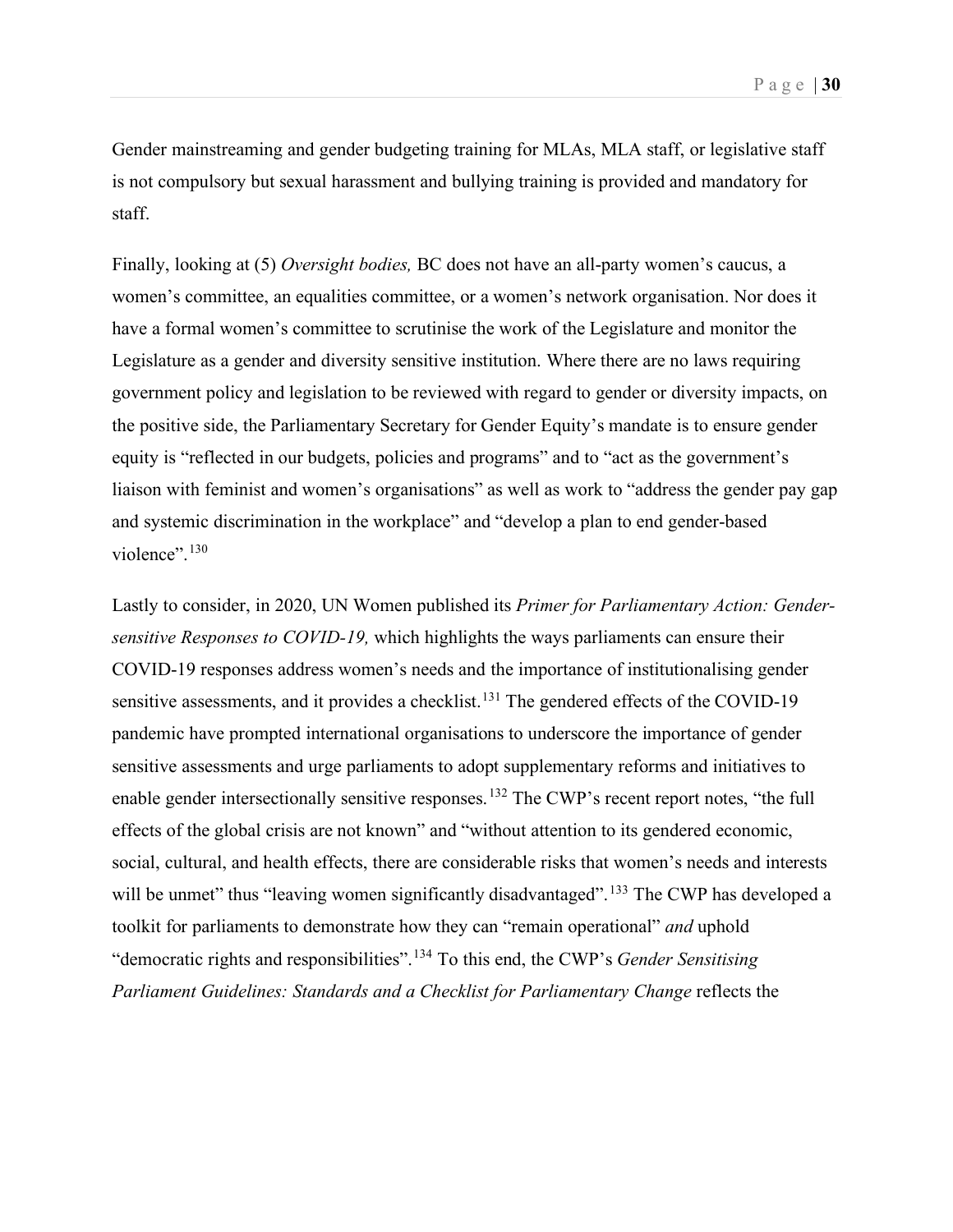ongoing contributions of the CWP toward current discussions of gender sensitive parliaments beyond COVID-19.[135](#page-38-55)

At this point we do not know for how long the COVID-19 disruptions will last; however, most parts of a gender and diversity sensitive audit of the BC Legislature will be largely unaffected and possible to evaluate. Despite the negative impacts of COVID-19, the pandemic policy responses have led to innovations in parliamentary procedures and operations that are worth examining. These responses include how remote voting and virtual meetings have impacted participation in parliamentary work, decorum, and other behaviours.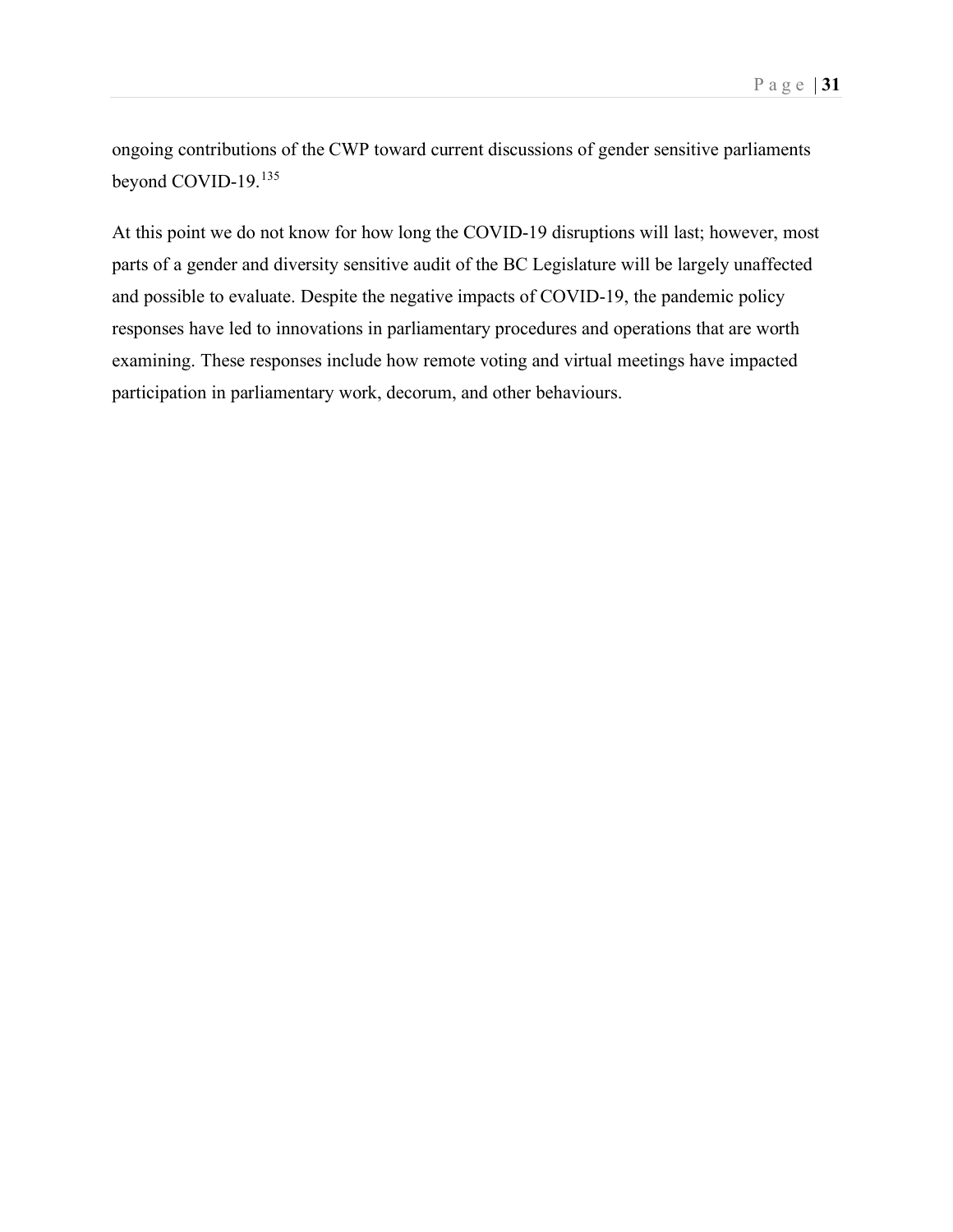## <span id="page-31-0"></span>**Selected Bibliography**

Arscott, Jane, and Linda Trimble. 2013. *Stalled.* Vancouver: UBC Press.

- Ashe, Jeanette. 2017. "Women's Legislative Underrepresentation: Enough Come Forward (Still) Too Few Chosen." *Canadian Journal of Political Science* 50 (2): 597–613.
	- ———. 2020a. *Political Candidate Recruitment: Who Wins, Who Loses and Underrepresentation in the UK.* London: Routledge.
	- ———. 2020b. "Gender Sensitivity Under Trudeau: Facebook Feminism or Real Change?" In *Turbulent Times, Transformational Possibilities? Gender and Politics Today and Tomorrow,* edited by Fiona MacDonald and Alexandra Dobrowolsky, 68-99. Toronto: University of Toronto.
	- ———. 2020c. "Canada's Political Parties: Gatekeepers to Parliament." In *The Palgrave Handbook of Gender, Sexuality, and Canadian Politics,* edited by Manon Tremblay and Joanna Everitt. Cham: Palgrave Macmillan: 297-316.
- Ashe, Jeanette and Kennedy Stewart. 2012. "Legislative Recruitment: Using Diagnostic Testing to Explain Underrepresentation." *Party Politics* 18(5): 687-707.
- Barnes, Andre, and Laura Munn-Rivard. 2012. "Gender-Sensitive Parliaments: 1. Advancements in the Workplace." Ottawa: Library of Parliament, April 5. http://publications.gc.ca/collections/collection\_2012/bdp-lop/bp/2012-40-eng.pdf.
- Bird, Karen. 2016. "Understanding the Local Diversity Gap: Supply and Demand of Visible Minority Candidates in Ontario Municipal Politics." In *The Political Immigrant: A Comparative Portrait*, edited by Antoine Bilodeau, 180–200. Toronto: University of Toronto Press.
- Bittner, Amanda, and Melanee Thomas. 2017. *Mother and Others: The Role of Parenthood in Politics*. Vancouver: UBC Press.
- Childs, Sarah. 2016. "The Good Parliament." Bristol: University of Bristol. http://www.bristol.ac.uk/medialibrary/sites/news/2016/july/20%20Jul%20Prof%20Sarah%20Childs%20The%20Good%20Parliament %20report.pdf.
	- 2017. "Diversity Sensitive Parliaments: Parliamentary Practice in Comparison, a Briefing." Bristol: University of Bristol.
- Collier, Cheryl, and Tracey Raney. 2018. "Canada's Member-to-Member Code of Conduct on Sexual Harassment in the House of Commons: Progress or Regress?" *Canadian Journal of Political Science,* 51 (4): 795–815.
- Commonwealth Parliamentary Association/Commonwealth Women Parliamentarians. 2020. *Gender Sensitising Parliaments Guidelines: Standards and a Checklist for Parliamentary Change.* [https://issuu.com/theparliamentarian/docs/cwp\\_gender\\_sensitizing\\_guidelines](https://issuu.com/theparliamentarian/docs/cwp_gender_sensitizing_guidelines)

Erikson, Josefina and Tània Verge. 2020. "Gender, Power and Privilege in the Parliamentary Workplace." *Parliamentary Affairs*, 00:1-19.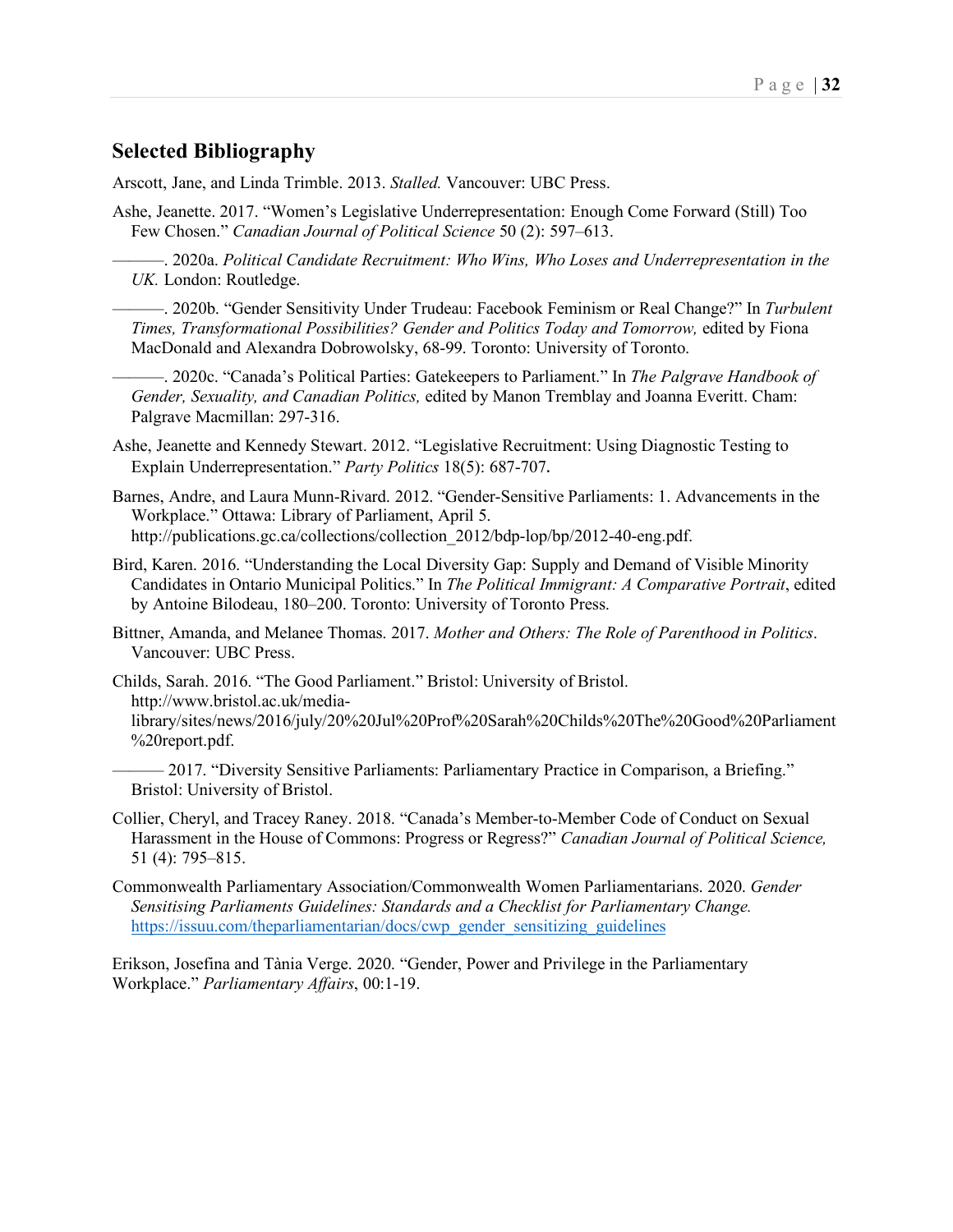- Grace, Joan. 2016. "Presence and Purpose in the Canadian House of Commons: The Standing Committee on the Status of Women." *Parliamentary Affairs* 69: 830–44.
- Inter-Parliamentary Union. 2016. *Evaluating the Gender Sensitivity of Parliaments: A Self Assessment Toolkit*. Geneva: Inter-Parliamentary Union. [http://archive.ipu.org/pdf/publications/gender-toolkit](http://archive.ipu.org/pdf/publications/gender-toolkit-e.pdf)[e.pdf.](http://archive.ipu.org/pdf/publications/gender-toolkit-e.pdf)
	- ——— 2011. *Gender-Sensitive Parliaments: A Global Review of Good Practice*. Geneva: Inter-Parliamentary Union. http://archive.ipu.org/pdf/publications/gsp11-e.pdf.
- 2019. Women in National Parliaments. Geneva: Author. [http://archive.ipu.org/wmn-e/classif.htm.](http://archive.ipu.org/wmn-e/classif.htm)
- Krook, Mona Lena. 2020. *Violence Against Women in Politics*. Oxford: Oxford University Press.
- Lovenduski, Joni. 2005. *Feminizing Politics*. Cambridge: Polity Press.
	- ——— 2017. "The Good Parliament and Other Reports." *The Political Quarterly* 88: 306–10.
- Mansbridge, Jane. 1999. "Should Blacks Represent Blacks and Women Represent Women? A Contingent 'Yes.'" *Journal of Politics* 61 (3): 628–57.
- Munn-Rivard, Laura. 2013. "Gender-Sensitive Parliament: 2. The Work of Legislators." Ottawa: Library of Parliament, April 5. http://publications.gc.ca/collections/collection\_2012/bdp-lop/bp/2012-45 eng.pdf.
- Phillips, Anne. 1998. *The Politics of Presence*. New York: Clarendon Press.
- Pitkin, Hanna, 1967. *The Concept of Representation*. Berkeley: University of California Press.
- Raney, Tracey. 2020. "Canada's Legislature: A Gendered Parliament for the People." In *The Palgrave Handbook of Gender, Sexuality, and Canadian Politics,* edited by Manon Tremblay and Joanna Everitt. Cham: Palgrave Macmillan: 167-186.
- Samara. 2016. *Cheering or Jeering? Members of Parliament Open Up about Civility in the House of Commons*. Toronto: Samara Canada. [https://www.samaracanada.com/research/cheering-or-jeering.](https://www.samaracanada.com/research/cheering-or-jeering)
- Standing Committee on the Status of Women. 2016. *Implementing Gender-Based Analysis Plus in the Government of Canada,* Fourth Report. House of Commons of Canada, 1st Session, 42nd Parliament, June. http://www.ourcommons.ca/Content/Committee/421/FEWO/Report s/RP8355396/feworp04/feworp04-e.pdf.
	- ——— 2018. "Barriers Facing Women in Politics." House of Commons of Canada, 1st Session, November 28.
	- [https://www.ourcommons.ca/Committees/en/FEWO/StudyActivity?studyActivityId=10006162.](https://www.ourcommons.ca/Committees/en/FEWO/StudyActivity?studyActivityId=10006162)
- Tolley, Erin. 2015. "Visible Minority and Indigenous Members of Parliament." Samara, November 26. https://www.samaracanada.com/samarablog/blog-post/samara-main-blog/2015/ 11/26/visible-minorityand-indigenous-members-of-parliament.
	- 2016. Media and the Coverage of Race in Canadian Politics. Toronto: UBC Press.
- Tremblay, Manon. 2009. "Do Female MPs Substantively Represent Women? A Study of Legislative Behaviour in Canada's 35th Parliament." Canadian Journal of Political Science 31: 435–65.

Wängnerud, Lena. 2015. The Principles of Gender-Sensitive Parliaments. New York: Routledge.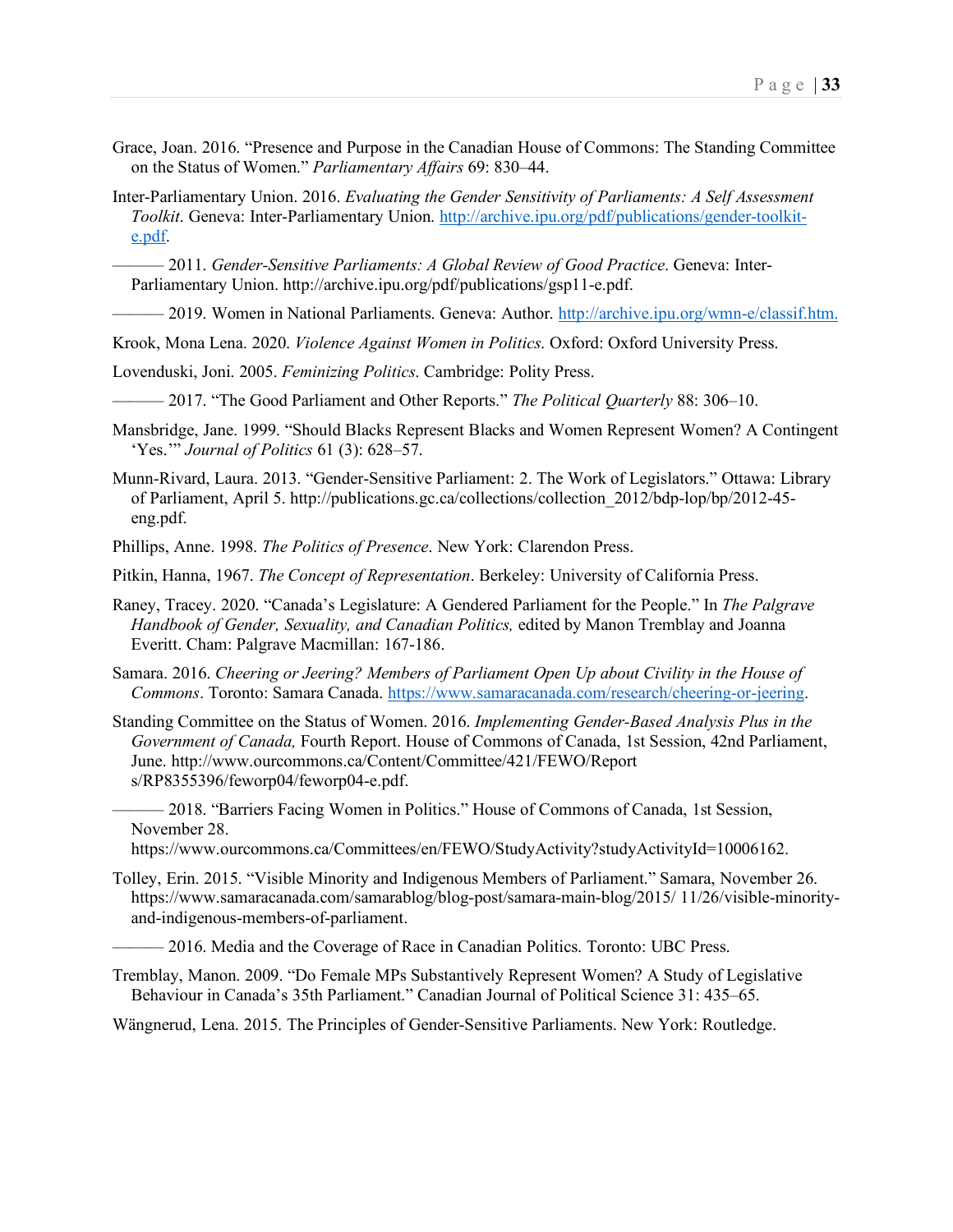## <span id="page-33-0"></span>**Appendix A – Sample Gender and Diversity Sensitivity Audit Checklist[136](#page-38-56)**

## **Formal Rules & Processes**

Are any bodies responsible for gender equality within the BC Legislature?

Does the BC Legislature have a gender equality plan in place?

If the BC Legislature has a gender equality plan, what does it cover?

If the BC Legislature has a gender equality plan, who has overall responsibility for its delivery and monitoring? Does BC's constitution or other legal framework directly refer to gender equality?

Does the Legislature have formal requirements to debate the under-representation of women in plenary debates?

Does the Legislature have any formal rules requiring a minimum number of women's participation as committee chairs & committee members, & other parliamentary leadership positions?

#### **Official Data**

Does BC's Legislature collect & make publicly available diversity disaggregated data relating to:

- Candidate diversity
- MLA diversity
- MLA participation in plenary debates
- MLA participation in question period
- MLA participation in committee proceedings
- MLA participation in delegation travel
- MLAs in leadership positions
- MLAs & legislative staff taking gender and equality training

Does BC's Legislature collect & make publicly available diversity disaggregated data relating to:

- Legislative staff participation in delegation travel
- Witnesses coming before committees
- Gender pay gaps (MLAs/staff)
- Journalists in the press gallery

#### **Sanctioned Reviews**

Has the BC Legislature undertaken an assessment of gender equality in the last three years?

If so, has it undertaken an assessment with MLAs, MLA staff, or parliamentary staff?

Has the BC Legislature undertaken a gender and diversity sensitive review of any of the following:

- Electoral law
- **Standing Orders**
- Codes of conduct
- Legislative calendar and sitting hours

Has the BC Legislature undertaken a gender sensitive review of any of the following in the last three years? • Sex breakdown of committee witnesses & external committee reports

- Informal norms and conventions
- The dress code
- Mentoring programs for MLAs and staff
- Job shares for MLAs
- Parental leave & caring leave
- Proxy voting, surrogate MLAs, or other provision to cover MLAs' work in the legislature & constituency
- Full time childcare facilities providing permanent care (e.g., nursery)
- Ad hoc childcare facilities providing temporary care
- Office allocation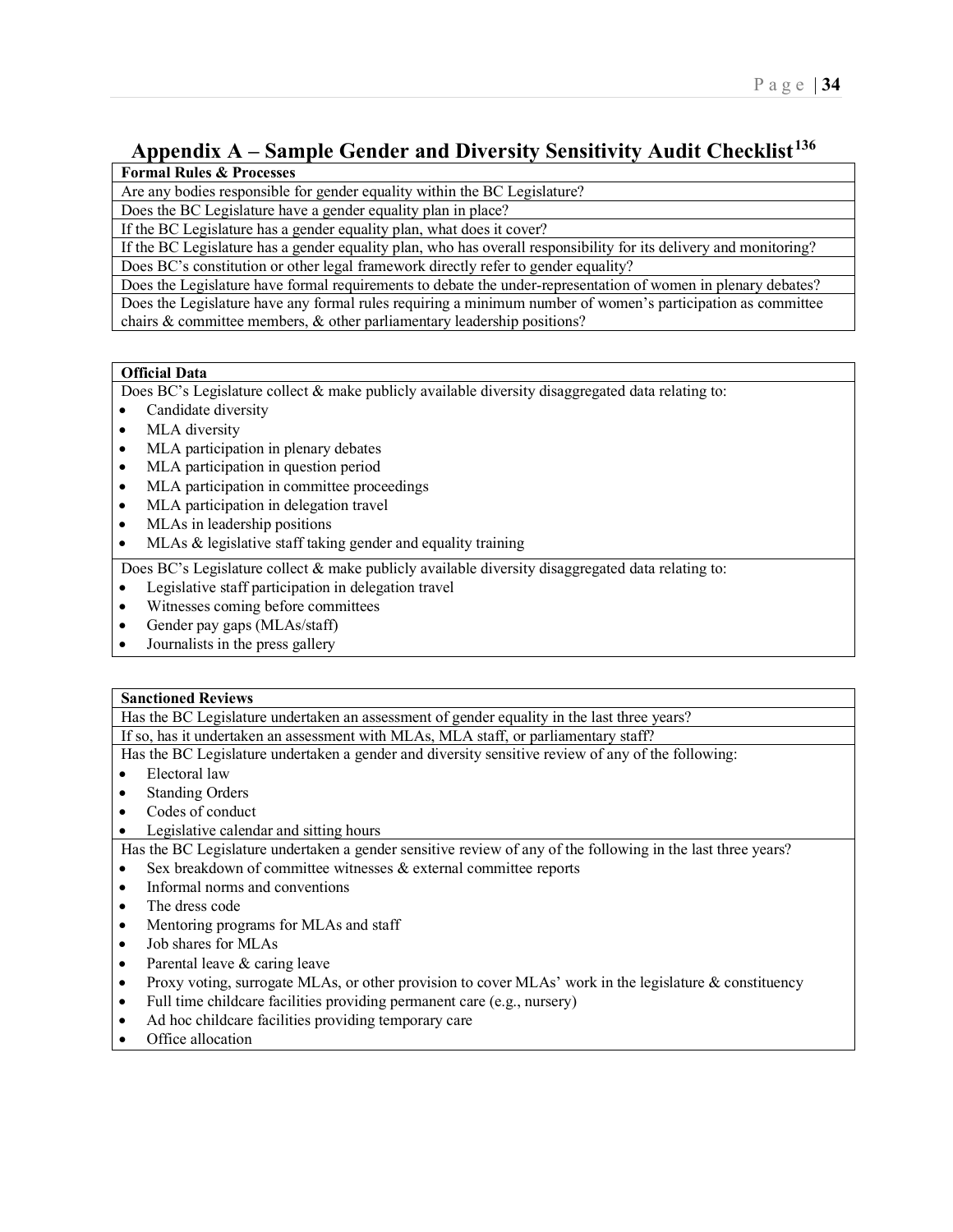- The right to have infants on the floor (formal rule)
- The right to breastfeed/infant feed on the floor (formal rule)
- The provision of breastfeeding rooms
- The gender pay gap for MLAs/MLA staff

Does the Legislature's code of conduct address sexist language & behaviour, sexual harassment & gendered bullying, or violence against women?

Does the Legislature's code of conduct govern relations between MLAs, MLAs & their staff, & between staff? Is there an independent grievance plan for those experiencing gendered inappropriate behaviour?

#### **Expert Advisors**

Are data disaggregated by sex and data relating to policy available within BC's Legislature?

Are gender experts present & gender equality policies in place in the:

- The Clerk's department (e.g., the administrative department supporting committees)
- Outreach teams
- Education teams
- Digital services
- Media teams
- Security teams
- Human resources team

Does the Legislature provide training in the following areas, and is it compulsory?

- Gender mainstreaming
- Gender budgeting
- Sexual harassment & bullying
- Leadership

Is there a law requiring government policy & legislation are reviewed with regard to:

- Gender equality impacts
- Gender budgeting

Are there formal links with the following?

- Gender experts
- Women's movement representatives
- Women's representatives from the media

#### **Oversight Bodies**

Does the Legislature have:

- A woman's caucus (all party & party)
- A woman's committee
- An equalities committee
- Women's networks/ organisations

Which, if any, of the above 'gendered parliamentary bodies' have a formal or an informal role in the legislature's efforts to 'gender sensitise' the institution?

If the legislature has a formal women's committee, does it:

- Scrutinise the work (outputs) of the legislature (e.g., laws, scrutiny, representation)
- Monitor  $\&$  judge the legislature as a gender sensitive institution
- Hold to account the responsible government (Minister/Department) dealing with women's issues

Does the Legislature provide funds to support women MLAs' visits to other parliaments to share international gender 'best practices', including via the CWP?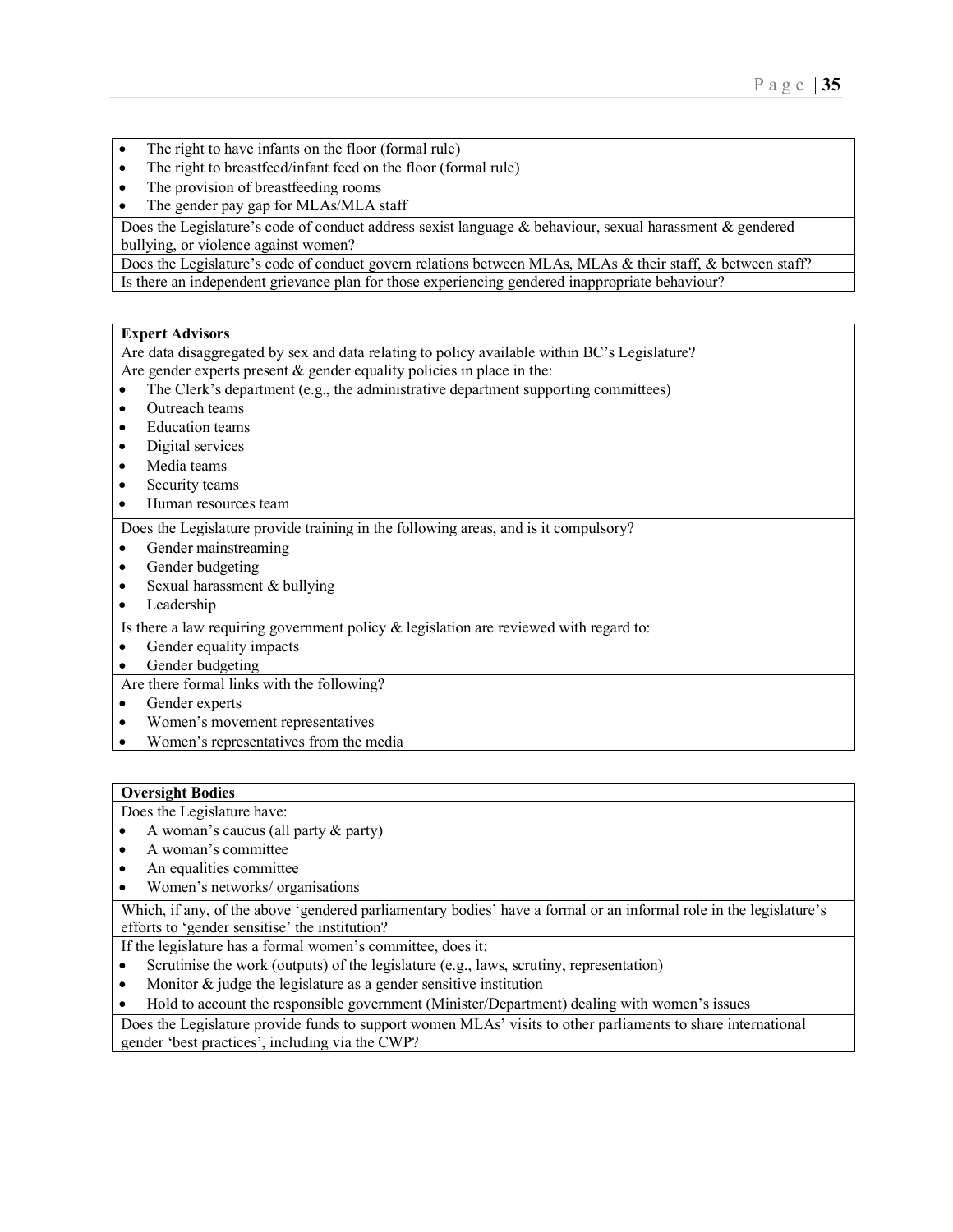## <span id="page-35-0"></span>**Endnotes**

<sup>2</sup> In 1988 Ethel Blondin-Andrew became the first First Nations woman MP and in 1993 Jean Augustine became the first Black woman MP. In 1997, Libby Davies became the first open lesbian MP. In 2004, Ruby Dhalla, Nina Grewal, and Yasmin Ratansi became the first South Asian women MPs; personal correspondence with Grace Lore, April 2019.

- <sup>11</sup> Erikson and Verge 2020, 3; https://www.kantar.com/north-america/company-news/inclusionindex.<br><sup>12</sup> CWP 2020, 7; Krook 2020.<br><sup>13</sup> CWP 2020, 7.
- 
- 
- $14$  Erikson and Verge 2020, 2.
- <sup>15</sup> Erikson and Verge 2020, 2.
- <sup>16</sup> Erikson and Verge 2020, 2.
- <sup>17</sup> Childs 2016, 1; CWP 2020, 6-7.
- 
- 
- <sup>18</sup> Childs 2016.<br><sup>19</sup> Childs 2016; Ashe 2020(b).<br><sup>20</sup> <https://www.leg.bc.ca/Documents/Speakers-Forum-Year-Three-Report.pdf>
- <sup>21</sup> <https://www.leg.bc.ca/Documents/Speakers-Forum-Year-One-Report.pdf>
- <sup>22</sup> <https://www.leg.bc.ca/Documents/Speakers-Forum-Year-Two-Report.pdf>
- <sup>23</sup> https://www.samaracanada.com/research/2019-democracy-360
- <sup>24</sup> https://www.samaracanada.com/research/2019-democracy-360
- <sup>25</sup> [https://www.ipu.org/our-impact/gender-equality/gender-sensitive-parliaments;](https://www.ipu.org/our-impact/gender-equality/gender-sensitive-parliaments) Childs 2016, 6.<br><sup>26</sup> Childs 2016, 6.
- 
- $27$  Childs 2016, 6.
- <sup>28</sup> Childs 2016, 6-7.
- <sup>29</sup> IPU 2011, 117-130; Childs 2016, 7.
- <sup>30</sup> Mansbridge 1999; this discussion is drawn from Ashe 2020(a)(b).<sup>31</sup> Phillips 1998, 232.
- 
- <sup>32</sup> Mansbridge 1999; Phillips 1998.
- <sup>33</sup> Arscott and Trimble 2013.
- <sup>34</sup> Pitkin 1967.
- <sup>35</sup> Lovenduski 2005; see Ashe 2017; Ashe 2020(a)(b). <sup>36</sup> As cited in Ashe 2020(b), 70.
- 
- $37$  Phillips 1998, 229.<br> $38$  Ashe 2020(a)(b).
- 
- $39$  See Ashe 2020(b)(c); Bird 2016; Tolley 2016; Tremblay 2019.
- $^{40}$  Ashe(a)(b)(c); Childs 2016; IPU 2012, 2016.

 $<sup>1</sup>$  Agnes Macphail, elected in 1921, is Canada's first woman MP and Louise McKinney and Roberta MacAdams,</sup> elected in the 1917 Alberta general election, are the first women elected to a provincial legislature; see Arscott and Trimble 1997.

<sup>&</sup>lt;sup>3</sup> Inter-parliamentary Union 2011, 6; See Childs 2016, 7.

<sup>4</sup> Childs 2016, 1.

<sup>5</sup> Inter-parliamentary Union. 2021. *Monthly Ranking of Women in National Parliaments.* 

https://data.ipu.org/women-ranking?month=1&year=2021

<sup>6</sup> Statistics from CWP-Canadian Region:

[http://www.cpahq.org/cpahq/Main/Women\\_MPs/Regions/Canada/Main/Women\\_MPs/Regions/CWP\\_Canada\\_Regi](http://www.cpahq.org/cpahq/Main/Women_MPs/Regions/Canada/Main/Women_MPs/Regions/CWP_Canada_Region.aspx?hkey=ef96c7d0-ef50-406d-ac82-0e717529f333) [on.aspx?hkey=ef96c7d0-ef50-406d-ac82-0e717529f333](http://www.cpahq.org/cpahq/Main/Women_MPs/Regions/Canada/Main/Women_MPs/Regions/CWP_Canada_Region.aspx?hkey=ef96c7d0-ef50-406d-ac82-0e717529f333)

 $\sqrt{7}$  CWP 2020.

<sup>8</sup> CWP 2020, 5.

<sup>&</sup>lt;sup>9</sup> CWP 2020, 6.

<sup>&</sup>lt;sup>10</sup> Erikson and Verge 2020, 1.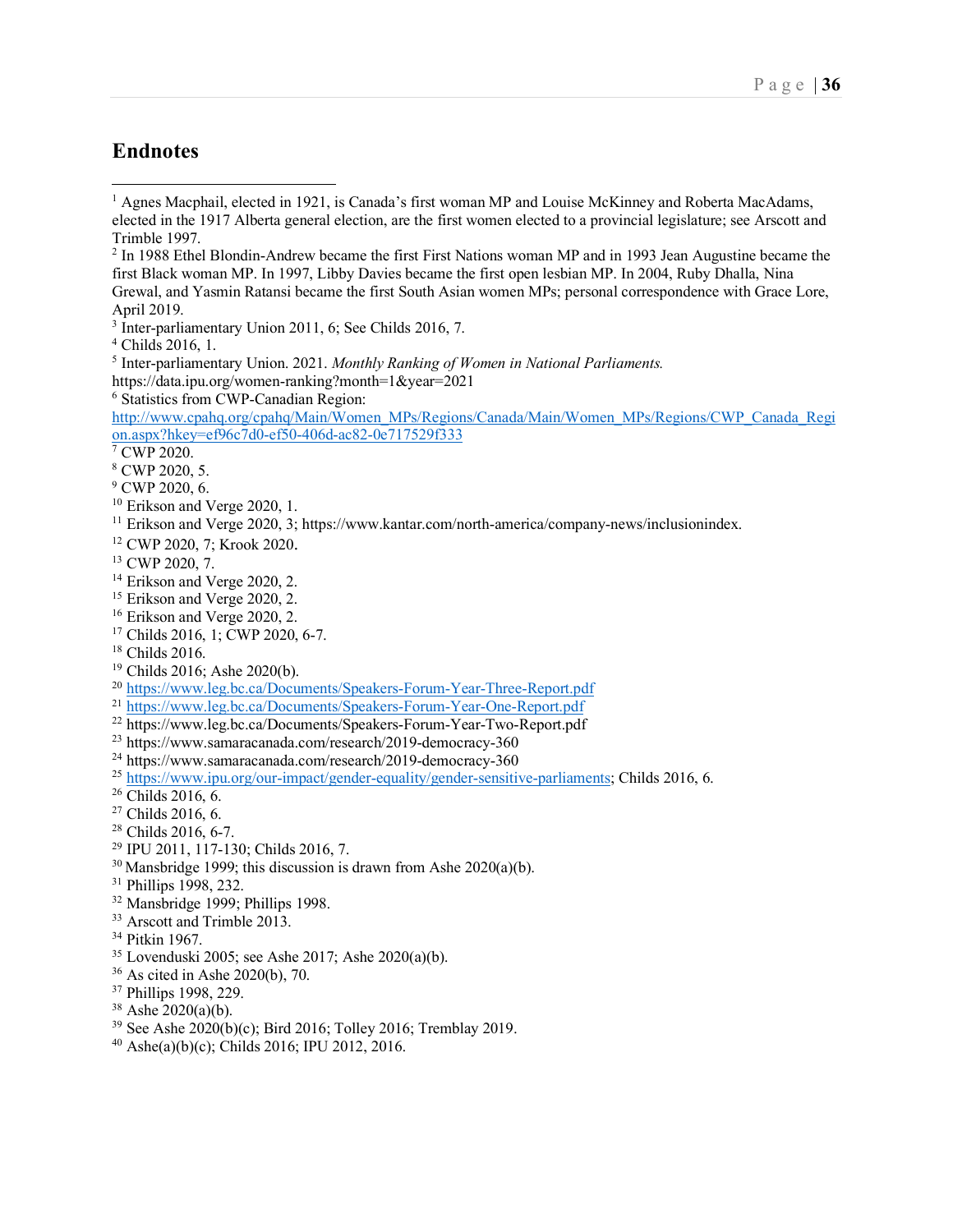<sup>41</sup> Personal correspondence with Sarah Childs, December 2020.<br><sup>42</sup> CWP 2020, 2.

<span id="page-36-0"></span><sup>43</sup> CWP 2020, 2.<br><sup>44</sup> CWP 2020.

<span id="page-36-1"></span><sup>45</sup> Author Sarah Childs.<br><sup>46</sup> The literature review is informed by personal correspondence with Sarah Childs, December 2020.<br><sup>47</sup> CWP 2020, 2.

<sup>48</sup> Authored by Sonia Palmieri.<br><sup>49</sup> https://www.ipu.org/our-impact/strong-parliaments/setting-standards/self-assessment-tools.

<span id="page-36-2"></span> $^{50}$  https://www.oecd.org/gov/toolkit-for-mainstreaming-and-implementing-gender-equality.pdf

<span id="page-36-3"></span><sup>51</sup> Personal correspondence with Sarah Childs December 2020.

<span id="page-36-4"></span><sup>52</sup> Personal correspondence with Sarah Childs, December 2020. See also, Sarah Childs, 2016. 'The Good Parliament' [https://www.bristol.ac.uk/media-](https://www.bristol.ac.uk/media-library/sites/news/2016/july/20%20Jul%20Prof%20Sarah%20Childs%20The%20Good%20Parliament%20report.pdf)

<span id="page-36-5"></span>[library/sites/news/2016/july/20%20Jul%20Prof%20Sarah%20Childs%20The%20Good%20Parliament%20report.pd](https://www.bristol.ac.uk/media-library/sites/news/2016/july/20%20Jul%20Prof%20Sarah%20Childs%20The%20Good%20Parliament%20report.pdf) [f](https://www.bristol.ac.uk/media-library/sites/news/2016/july/20%20Jul%20Prof%20Sarah%20Childs%20The%20Good%20Parliament%20report.pdf)

<sup>53</sup> Authors Tània Verge, Nazia Chowdhury, and Irina Ulcica.

<span id="page-36-6"></span><sup>54</sup> Author Zenia Hilal.

<span id="page-36-7"></span><sup>55</sup> CWP 2020.

<span id="page-36-11"></span><span id="page-36-10"></span><span id="page-36-9"></span><span id="page-36-8"></span><sup>56</sup> The OECD defines GSP as one that responds: "… to the needs and interests of both women and men in their structures, operations, methods and work, and remove barriers to women fulfilling their potential" in OECD: *Toolkit for Mainstreaming and Implementing Gender Equality* (2020) [https://www.oecd.org/gov/toolkit-for-mainstreaming](https://www.oecd.org/gov/toolkit-for-mainstreaming-and-implementing-gender-equality.pdf)[and-implementing-gender-equality.pdf](https://www.oecd.org/gov/toolkit-for-mainstreaming-and-implementing-gender-equality.pdf) . The EIGE's self-assessment encourages countries to "Measure how well your parliamentary institution integrates gender equality and is responding to the different needs of women and men". See EIGE. 2020. 'Gender-sensitive Parliaments' [https://eige.europa.eu/gender-mainstreaming/toolkits/gender](https://eige.europa.eu/gender-mainstreaming/toolkits/gender-sensitive-parliaments)[sensitive-parliaments](https://eige.europa.eu/gender-mainstreaming/toolkits/gender-sensitive-parliaments)

<span id="page-36-15"></span><span id="page-36-14"></span><span id="page-36-13"></span><span id="page-36-12"></span> $\frac{57}{1}$  IPU 2017, 7.

<span id="page-36-16"></span><sup>58</sup> Personal correspondence with Sarah Childs, December 2020.

<span id="page-36-17"></span><sup>59</sup> Personal correspondence with Sarah Childs, December 2020.

<span id="page-36-18"></span><sup>60</sup> Personal correspondence with Sarah Childs, December 2020.

<span id="page-36-19"></span><sup>61</sup> Personal correspondence with Sarah Childs, December 2020.

<span id="page-36-20"></span><sup>62</sup> Lovenduski 2005; 2017; Raney 2020.

<span id="page-36-21"></span><sup>63</sup> Grace, 2016, 841; As cited in Ashe(b) 2020, 69.

<span id="page-36-22"></span> $64$  Discussion is drawn from Ashe 2020(b).

<span id="page-36-23"></span><sup>65</sup> Ashe 2020(b).<br><sup>66</sup> IPU 2020: Ashe 2020(b).

<span id="page-36-26"></span><span id="page-36-25"></span><span id="page-36-24"></span> $67$  Leading the way is the Northwest Territories (48 percent) followed by Quebec (44 percent), British Columbia (43 percent), Ontario (39 percent), Yukon (37 percent), Nova Scotia (31 percent), New Brunswick (29 percent), Saskatchewan (28 percent), Manitoba (26 percent), Nunuvut (23 percent), Newfoundland and Labrador (23 percent),

<span id="page-36-29"></span><span id="page-36-28"></span><span id="page-36-27"></span><sup>68</sup> Ashe 2020(d). https://blogs.lse.ac.uk/politicsandpolicy/candidate-selection-underrepresentation/

<span id="page-36-30"></span><sup>69</sup> See the Gender Quotas Database https://www.idea.int/data-tools/data/gender-quotas  $^{70}$  In 2020, Kate Ryan-Lloyd was appointed the first woman Clerk of the Legislative Assembly of BC.

<span id="page-36-33"></span><span id="page-36-32"></span><span id="page-36-31"></span><sup>71</sup> IPU 2017, 7.<br><sup>72</sup> Barnes and Munn-Rivard 2012; Munn-Rivard 2013.<br><sup>73</sup> https://www.ourcommons.ca/DocumentViewer/en/42-1/FEWO/report-14/page-5.

<span id="page-36-36"></span><span id="page-36-35"></span><span id="page-36-34"></span><sup>74</sup> Ashe 2020(b).<br><sup>75</sup> Arscott and Trimble 2013; Ashe 2020(b)(c); Bittner and Thomas 2017; Tremblay and Everitt; Grace 2016; Raney 2020.  $\frac{76}{16}$  Interview with a parliamentarian, December 2020.

<span id="page-36-37"></span>

<span id="page-36-39"></span><span id="page-36-38"></span><sup>77</sup> Interview with a parliamentarian, December 2020.

<sup>78</sup> Interview with a parliamentarian, December 2020.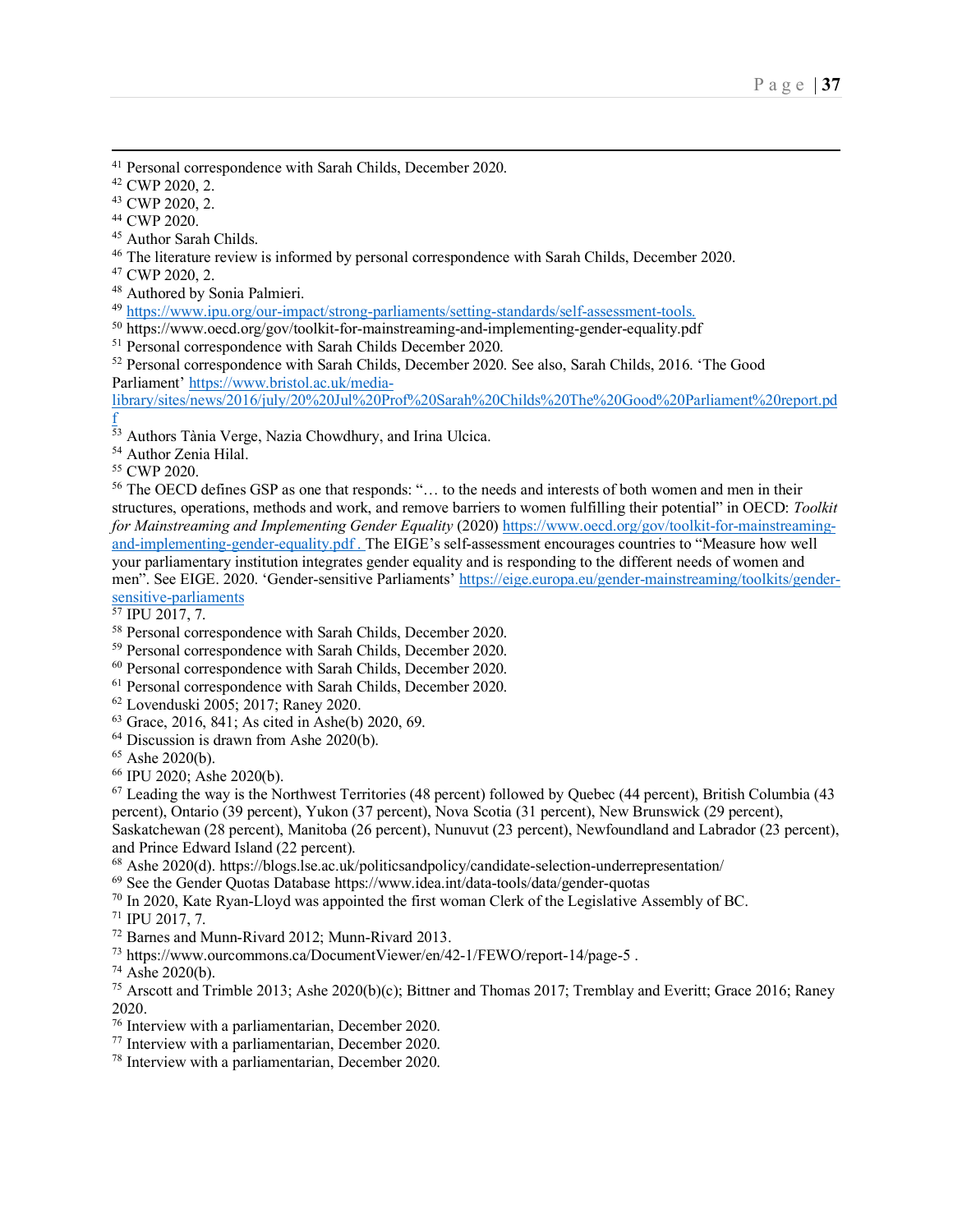<span id="page-37-2"></span>

<span id="page-37-1"></span><span id="page-37-0"></span><sup>79</sup> This discussion in informed by Ashe 2020(b); Collier and Raney 2018.<br><sup>80</sup> This discussion is drawn from Ashe 2020(b).<br><sup>81</sup> https://ipolitics.ca/2015/06/08/mps-new-sexual-harassment-policy-still-keeps-bad-behaviour-in

<span id="page-37-3"></span>82 Collier and Raney 2018, 796.

<span id="page-37-4"></span><sup>83</sup> Collier and Raney 2018, 803-10.

<span id="page-37-6"></span><span id="page-37-5"></span><sup>84</sup> https://www.ourcommons.ca/About/StandingOrders/appa2-e.htm

<sup>85</sup> Collier and Raney 2018, 803–4; 808.

<span id="page-37-7"></span><sup>86</sup> Collier and Raney 2018, 803–4.

<span id="page-37-8"></span><sup>87</sup> https://www.ourcommons.ca/DocumentViewer/en/42-1/PROC/report-48

<span id="page-37-9"></span><sup>88</sup> https://www.ourcommons.ca/DocumentViewer/en/42-1/PROC/report-48

<span id="page-37-10"></span><sup>89</sup> https://www.macleans.ca/politics/ottawa/sexual-harassment-on-parliament-hill/

<span id="page-37-11"></span><sup>90</sup> https://www.samaracanada.com/research/cheering-or-jeering

 $91$  Collier and Raney 2018, 808.

<sup>92</sup> https://www.macleans.ca/politics/ottawa/sexual-harassment-on-parliament-hill/

<sup>93</sup> https://www.macleans.ca/politics/ottawa/sexual-harassment-on-parliament-hill/

<span id="page-37-12"></span><sup>94</sup> https://ipolitics.ca/2018/01/02/mps-share-stories-sexual-misconduct-off-parliament-hill/

<span id="page-37-14"></span><span id="page-37-13"></span><sup>95</sup> Personal correspondence with Grace Lore April 2019; https://www.ourcommons.ca/content/misc/2015-2016- PreventionReport-e.pdf

<span id="page-37-15"></span><sup>96</sup> Ashe and Stewart, 2012.

<sup>97</sup> https://www.cbc.ca/news/canada/new-brunswick/financial-incentive-women-candidates-1.4036359

98 Personal correspondence with Grace Lore, April 2019.

 $99$  But see Ashe(c).

<sup>100</sup> Personal correspondence with Grace Lore, April 2019; See Thomas and Bittner 2017.<br><sup>101</sup> Personal correspondence with Grace Lore, April 2019.<br><sup>102</sup> Personal correspondence with Grace Lore, April 2019; Samara 2016.

<span id="page-37-16"></span> $103$  Personal correspondence with the Legislative Assembly of British Columbia, December 2020.

<span id="page-37-17"></span><sup>104</sup> https://globalnews.ca/news/5118439/c-legislature-dress-code-bare-arms-controversy/

<span id="page-37-18"></span><sup>105</sup> https://researchco.ca/2021/01/29/bcpoli-plecas-proposals/

<span id="page-37-19"></span><sup>106</sup> Personal Correspondence with Grace Lore, April 2019; See Raney and Collier 2018.<br><sup>107</sup> See CWP 2020.<br><sup>108</sup> IPU 2011, 117.

<span id="page-37-21"></span><span id="page-37-20"></span>

<span id="page-37-23"></span><span id="page-37-22"></span><sup>109</sup> See Ashe(c) 2020.<br><sup>110</sup> Childs 2016; CWP 2020.

<span id="page-37-25"></span><span id="page-37-24"></span><sup>111</sup> Childs 2016, 6. 112 Personal correspondence with Sarah Childs, December 2020.

<span id="page-37-26"></span><sup>113</sup> See CWP 2020 for more information on these dimensions.<br><sup>114</sup> CWP 2020.<br><sup>115</sup> CWP 2020. 19.

<span id="page-37-27"></span><sup>117</sup> Childs 2016, 8.

<span id="page-37-29"></span><span id="page-37-28"></span><sup>118</sup> See Ashe(b) 2020.<br><sup>119</sup> Ashe 2020(b), 71.<br><sup>120</sup> Childs 2016, 10.

<span id="page-37-30"></span>

<span id="page-37-32"></span><span id="page-37-31"></span><sup>121</sup> Childs 2016, 11-12.

<sup>122</sup> Childs 2016, 14.

<span id="page-37-33"></span><sup>123</sup> Childs 2016, 14.

<span id="page-37-34"></span><sup>124</sup> Childs 2016, 14.<br><sup>125</sup> CWP 2020.

<span id="page-37-35"></span>

<sup>126</sup> https://www.cbc.ca/news/canada/british-columbia/speaker-issues-update-of-dress-code-at-bc-legislature-

<span id="page-37-37"></span><span id="page-37-36"></span>1.5079979